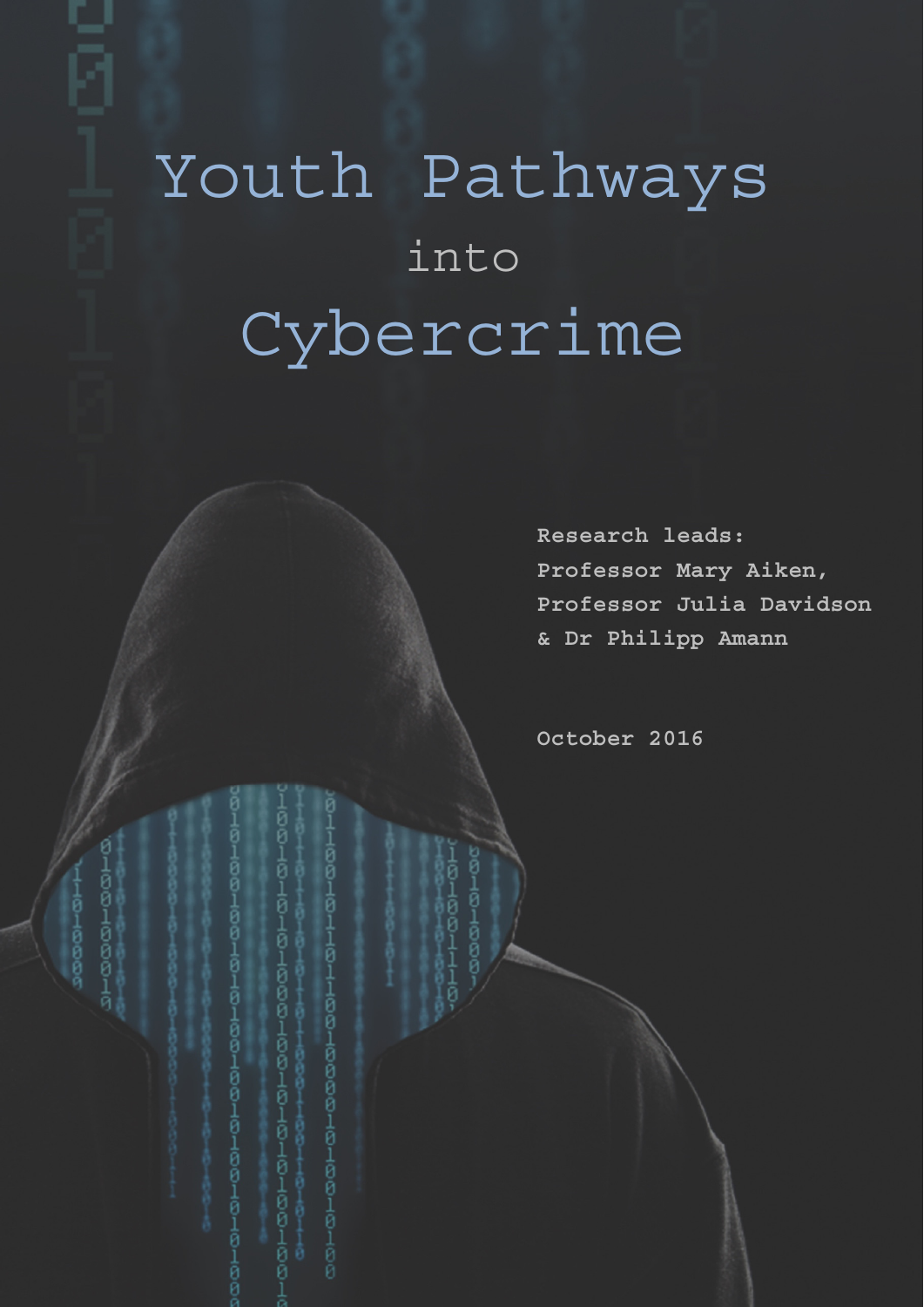



**UCD Geary Institute for Public Policy** Research, Analysis, Eviden



# **Youth Pathways into Cybercrime**

Research Leads:

Professor Mary Aiken, Professor Julia Davidson & Dr Philipp Amann

Research Manager: Dr Jeffrey DeMarco

Consultants: Dr Pavel Gladyshev & Dr Selga Medenieks

Research Assistants: Ciaran Haughton and Giulia Perasso

**October 2016** 

**Funded by** 



© Aiken & Davidson 2016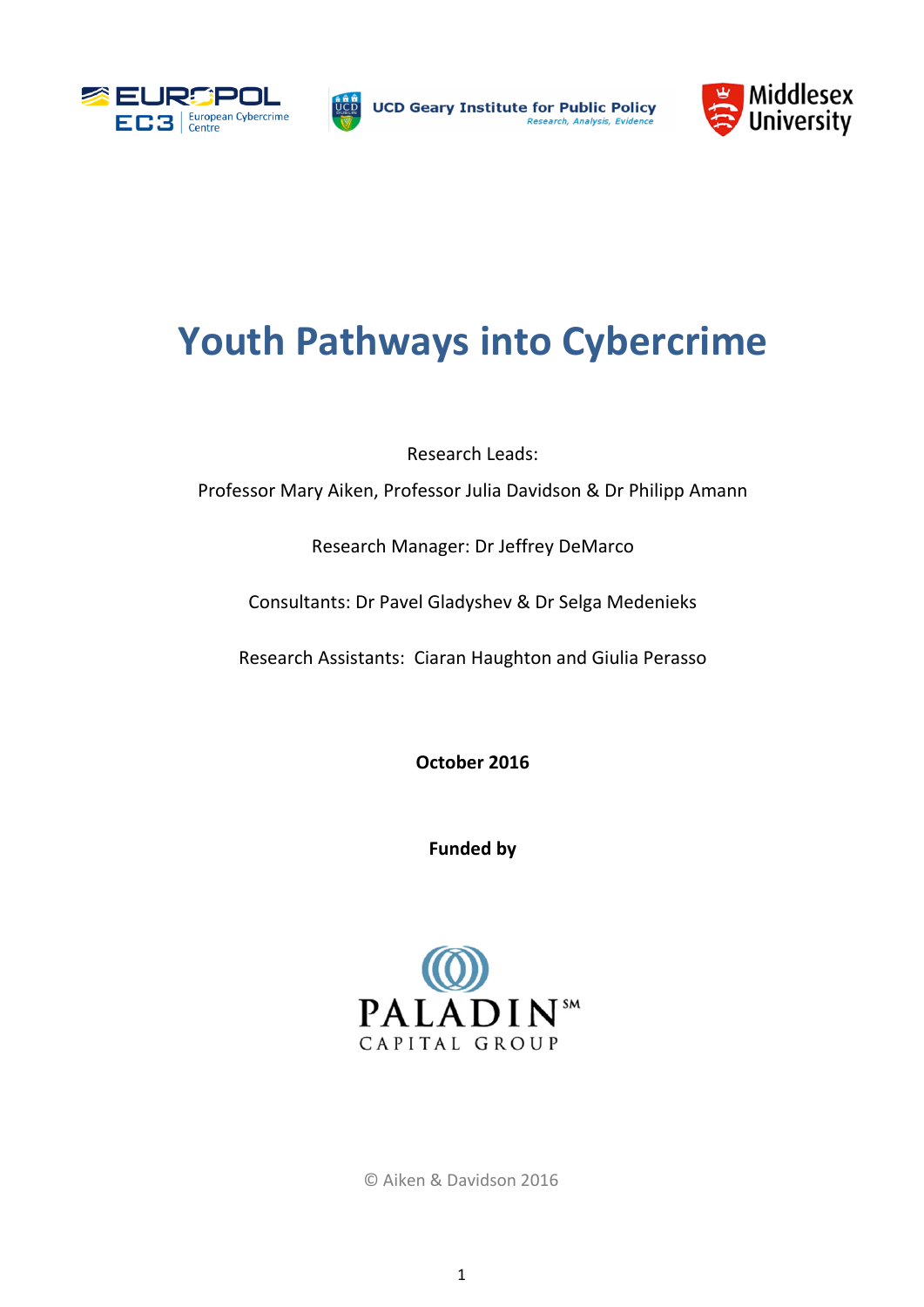# **1. Introduction**

This research project was established to draw together existing, recent evidence on online behaviour and associations with criminal and antisocial behaviour amongst young people. Specifically, it was designed to explore the trajectories and pathways that lead to 'cyber-criminality' through a series of mixed-methodological endeavours and the integration of theoretical frameworks across criminology and psychology, including cyberpsychology and computer science. The potential pathway from technology talented curious youth, to cyber juvenile delinquent, to lone cybercriminal to organised cybercrime was  $considered.<sup>1</sup>$ 

Given the complex nature of online activities and behaviours, the inclusion of stakeholder experts from policing, industry and cybersecurity backgrounds was considered essential in terms of exploring developmental aspects of online criminal offending. Young people are increasingly committing and being drawn into cyber-criminality.<sup>2</sup> For example, in 2015, a UK telecommunications company had a security breach and lost valuable data. Five suspects were arrested in connection with the investigation, all aged between 15 and 20 years of age.<sup>3</sup> The company has subsequently reported that the data breach has cost the firm up to £60 million; an estimated 101,000 customers have left the company following the hack.<sup>4</sup> In October 2016 the company was fined £400,000 for theft of customer details and their failure to implement basic cybersecurity measures. The UK Information Commissioner's Office, which imposed the fine, said security was so poor that the attack succeeded "with ease", which is notable given the age of those arrested. $5$ 

In 2014 Wang Zhengyang, a 13-year-old boy who's been dubbed China's 'hacking prodigy' hacked into a school computer system to get answers to his homework. In a separate case, a British teenager who worked as a 'hacker for hire' was spared a prison sentence after having orchestrated cyber attacks targeting global institutions from his bedroom. This teenager was just 13 when he joined a network of online hackers.

It is clear that young people have been recently arrested in hacking cases. In the behavioural sciences, it is well established that impulsivity and risk-taking behaviour increases throughout the formative teenage years. Indeed, there have been reports of the increasing involvement of youth in criminal activity online for some time now. In 2015, the Australian Bureau of Crime Statistics and Research

 $\overline{\phantom{0}}$ <sup>1</sup> Mary P. Aiken, *The Cyber Effect* (New York: Random House Spiegel & Grau, 2016).

Lia Harris, "Rise in child and teen fraud arrests mainly due to increase of internet-based crimes", *Daily Telegraph*, April 11, 2015, http://www.dailytelegraph.com.au/news/nsw/rise-in-child-and-teen-fraud-arrests-mainly-due-to-increase-ofinternetbased-crimes/news-story/fc620acdb8379e30ab46f17493e40475, accessed September 2016. <sup>3</sup>

<sup>&</sup>lt;sup>3</sup> "Fifth arrest in TalkTalk investigation", Metropolitan Police, http://news.met.police.uk/news/fifth-arrest-in-talktalkinvestigation-139221?utm\_campaign=send\_list&utm\_medium=email&utm\_source=sendgrid, accessed September 2016 Danielle Correa, "Costs of TalkTalk breach amount to £60m". *SC Magazine UK*, February 04, 2016,

http://www.scmagazineuk.com/costs-of-talktalk-breach-amount-to-60m/article/470968/, accessed September 2016. 5

<sup>&</sup>lt;sup>5</sup> "TalkTalk fined £400,000 for theft of customer details", http://www.bbc.com/news/business-37565367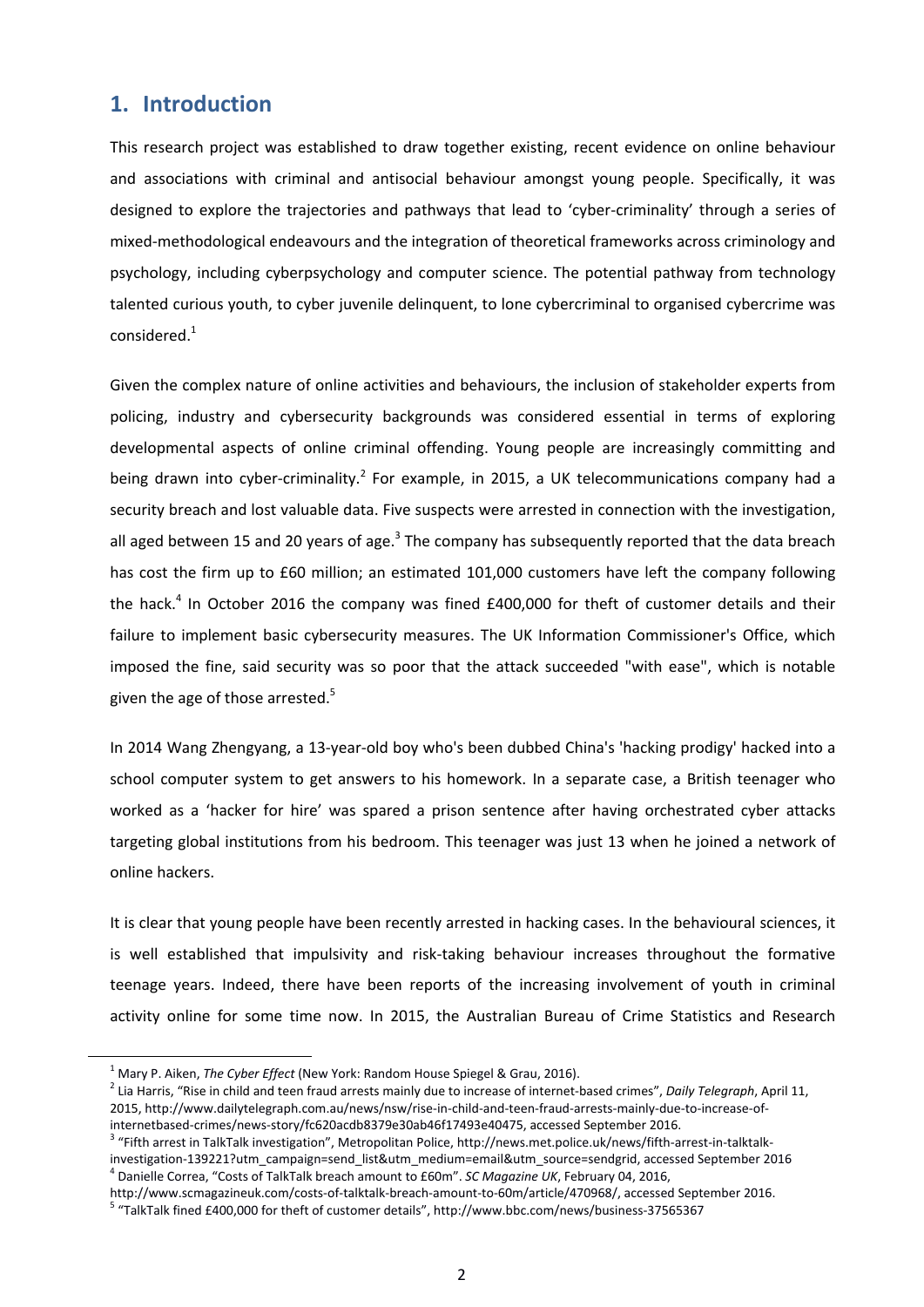reported that cyber fraud offences committed by people under 18 years of age had jumped by 26 per cent in the previous two years, and 84 per cent in the previous three years. $<sup>6</sup>$  In a recent survey</sup> conducted by an online security company, roughly one in six teenagers in the US, and one in four teenagers in the UK, reported that they had tried some form of Internet 'hacking'. Law enforcement have noted that young people, particularly IT literate boys, are increasingly committing cybercrime offences ranging from money laundering for criminal gangs, to hacking, to use of remote access Trojans (RATs) – that is, malware that can log keystrokes, lift passwords, encrypt files and hold them for ransom, and is used for everything from blackmail to financial fraud.<sup>7</sup>

However, many of these young people are ignorant about the severe custodial sentences that such crimes carry, as well as the possibility of extradition to the US to stand trial in the case of crimes committed against a US company or agency.

This is an international problem which has a considerable cost implication, it is estimated that crimes in cyberspace will cost the global economy \$445 billion in 2016; $^8$  however, it should be noted that such estimates are typically very rough, due to underreporting, different definitions of what cybercrime is, difficulty in assessing damages (e.g. loss of reputation), and so forth. These crimes are growing in terms of scope, sophistication, number and types of attacks, number of victims and economic damage. In September 2016 a multinational internet technology company disclosed a massive hack which had taken place in 2014, in which at least 500 million user accounts were compromised – this hack has been described the biggest data breach in history.<sup>9</sup> Many security and police professionals spend their time analysing the technical and mechanical aspects of cybercrime, dissecting malware and exploit tools, forensically analysing code and techniques. However, few actively focus on the social and psychological aspects: who for example is the attacker, what motivates them, and more importantly how and when did this deviant behaviour begin? Understanding the behavioural and developmental aspects of cybercriminality is becoming increasingly important, and underlies the necessity of a shift in focus from sanctions to deterrence and prevention.

This research project was undertaken as there is an urgent need to understand the pathways that lead some young people into cybercrime, in order to develop effective prevention and intervention strategies. Additionally there is a need to promote alternatives, positive (and legal) ways of channeling

 $\overline{6}$  Lia Harris, "Rise in child and teen fraud arrests mainly due to increase of internet-based crimes", *Daily Telegraph*, April 11, 2015, http://www.dailytelegraph.com.au/news/nsw/rise-in-child-and-teen-fraud-arrests-mainly-due-to-increase-ofinternetbased-crimes/news-story/fc620acdb8379e30ab46f17493e40475, accessed September 2016. 7

 $^7$  Over 90 Arrested in Global FBI Crackdown on Blackshades RAT http://www.darkreading.com/over-90-arrested-in-global-fbicrackdown-on-blackshades-rat/d/d-id/1252912

<sup>8</sup> Harriot Taylor, "An inside look at what's driving the hacking economy". *CNBC*, February 5, 2016,

http://www.cnbc.com/2016/02/05/an-inside-look-at-whats-driving-the-hacking-economy.html, accessed September 2016. 9  $^9$  Alfred Ng and Laura Hautala, "Yahoo hit in worst hack ever, 500 million accounts swiped"

https://www.cnet.com/uk/news/yahoo-500-million-accounts-hacked-data-breach/, accessed September 2016.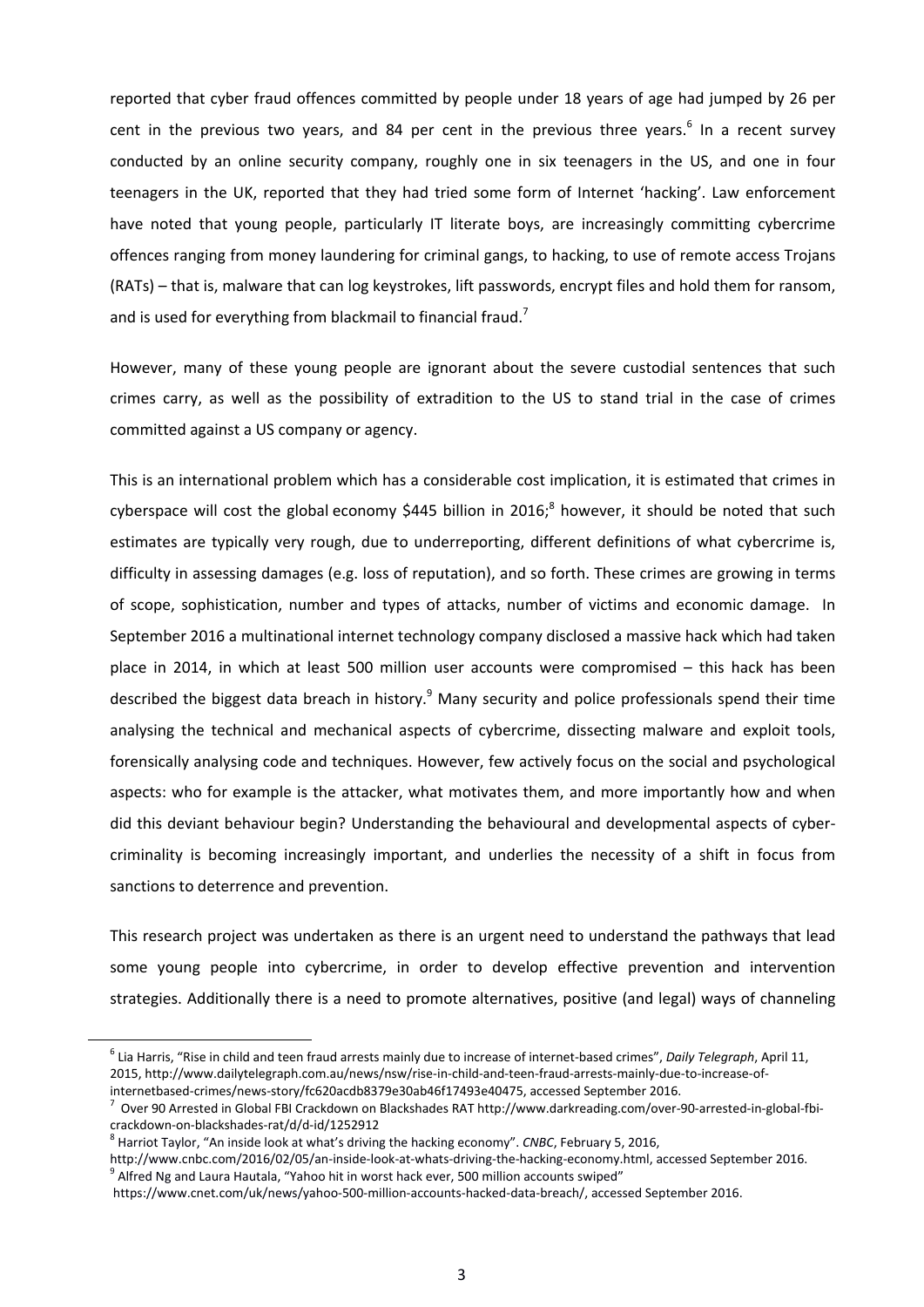young talent toward careers in the tech sector. This White Paper aims to present the findings from a research study which explores young people's pathways into cybercrime. The paper briefly presents the key findings and goes on to highlight the implications of this work for policy, industry and police practice. It is envisaged that the research findings will inform the work of professionals within key infrastructures under threat from particular types of cyber-criminality (i.e. fraud and financial crimes against industry), will contribute to educational awareness in the home, in schools and colleges particularly for vulnerable young people, as well as inform the development of training and best practice for policing across a range of roles and cyber-offences.

Ten semi-structured interviews were conducted with a range of stakeholders, case studies were considered and a rapid evidence assessment<sup>10</sup> of current and recent relevant literature was undertaken.

10 Rapid evidence assessments https://www.gov.uk/government/collections/rapid-evidence-assessments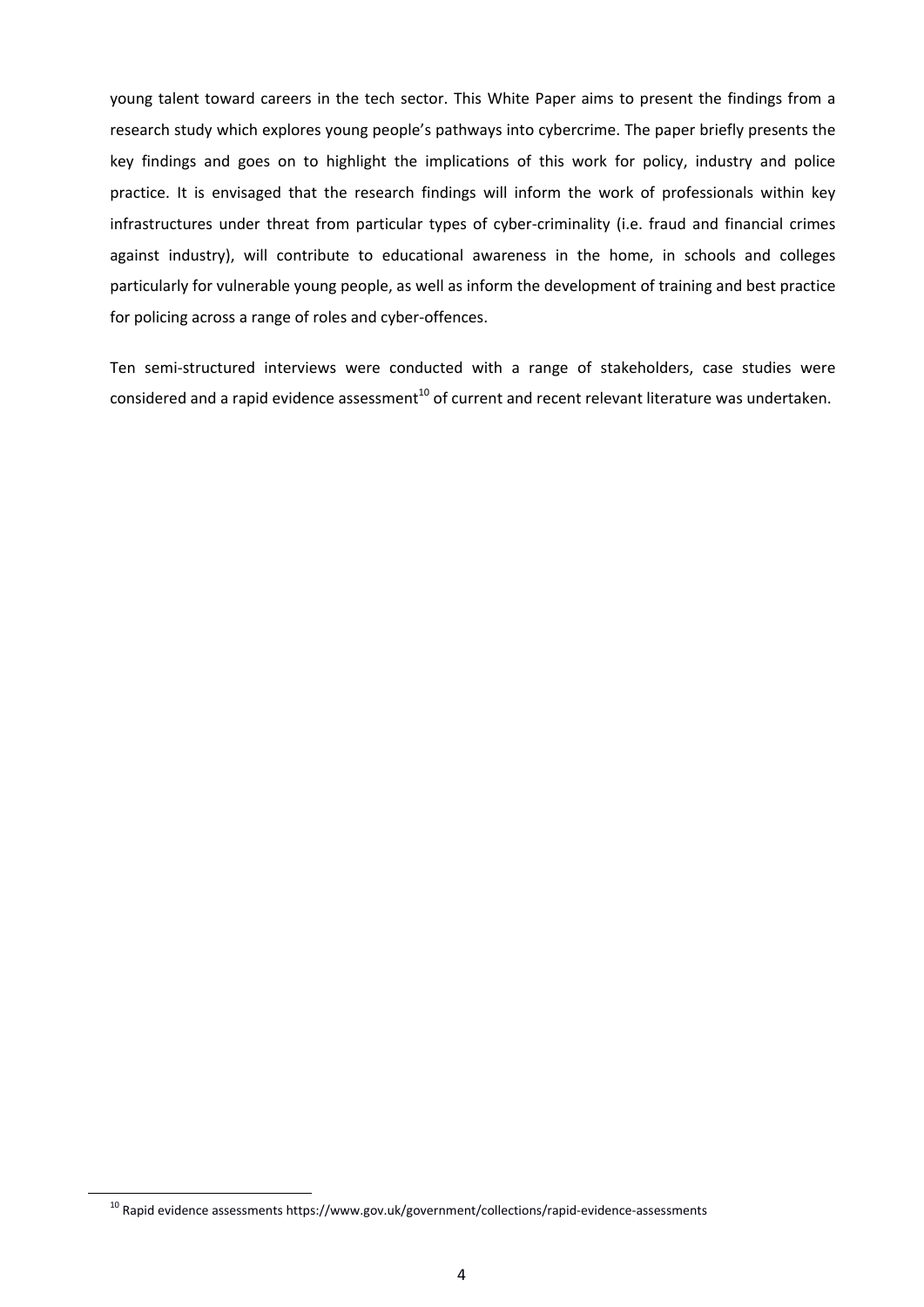# **2. Defining Cybercrime**

Cybercrime, which has also been called "computer crime", "digital crime", "Internet crime", and "hightech crime", is commonly understood to include a broad range of criminal activities that use computers, digital devices, and the Internet. Despite almost forty years of incidents, cybercrime still does not have a universally accepted definition in literature. Most authors classify cybercrimes based on the role of technology and criminal modus operandi. We have adapted a general framework and set of definitions<sup>11</sup>  $12$  13 to set the context for the current work and will consider and explain cybercrime as:

- *Computer crimes (or "true" cybercrimes), such as hacking, denial of service, and production of malware, in which computer systems and networks are the target of criminal activity;* and
- *Computer related crime, in which computers serve as instruments of otherwise non-digital crime, such as forgery, fraud, sexual abuse of children, or copyright infringement.*

Although other broad categories of cybercrime have been proposed (e.g. computer as a place of crime) as well as different classification approaches (e.g. cybercrime classification based on the level of technological sophistication), they have not been widely adopted. Table A provides a non-exhaustive summary of some key forms of cyber-criminality, with a focus on the language, discourse and understanding of some key forms and actions of contemporary hacking behaviour and activities.

| TUDIC A. COMMON UCHMITIONS OF HUCKING UNU TENTEU CYDEF-CHMINUMLY |                                                                                                                                                                                                                                                                                                                                                                                                                                                                          |  |
|------------------------------------------------------------------|--------------------------------------------------------------------------------------------------------------------------------------------------------------------------------------------------------------------------------------------------------------------------------------------------------------------------------------------------------------------------------------------------------------------------------------------------------------------------|--|
| <b>Cybercrime</b>                                                | <b>Description</b>                                                                                                                                                                                                                                                                                                                                                                                                                                                       |  |
| <b>Hacking</b>                                                   | In the context of cybercrime, hacking is an umbrella term that applies to a variety of<br>human activities that interfere with the proper operation of computer systems and<br>networks. Most legal systems, however, do not use the term <i>hacking</i> due to its<br>ambiguity. A list of more specific hacking behaviours is criminalised instead. The U.S.<br>Computer Fraud and Abuse Act defines a number of criminal offenses related to<br>hacking that include: |  |
|                                                                  | computer espionage                                                                                                                                                                                                                                                                                                                                                                                                                                                       |  |
|                                                                  | computer trespassing with the aim to obtain data                                                                                                                                                                                                                                                                                                                                                                                                                         |  |
|                                                                  | computer trespassing that interferes with the intended computer use                                                                                                                                                                                                                                                                                                                                                                                                      |  |
|                                                                  | damaging a protected computer by various means including malware                                                                                                                                                                                                                                                                                                                                                                                                         |  |

#### *Table A: Common definitions of hacking and related cyber-criminality*

• threatening to damage a protected computer • trafficking in passwords and other hacking tools.

<sup>&</sup>lt;sup>11</sup> Eoghan Casey, *Digital Evidence and Computer Crime: Forensic Science, Computers and the Internet* (London, UK: Elsevier Inc., Third edition, 2011).

<sup>&</sup>lt;sup>12</sup> Grainne Kirwan & Andrew Power, *The Psychology of Cybercrime: Concepts and Principles* (IGI Global, 2011).<br><sup>13</sup> Alexander Seger, "Cyber Crime and Economic Crime" in M. Edelbacher, P. Kratcoski and M. Theil, eds, *Fin Threat to Global Security* (Boca Raton, FL: CRC Press, 2012).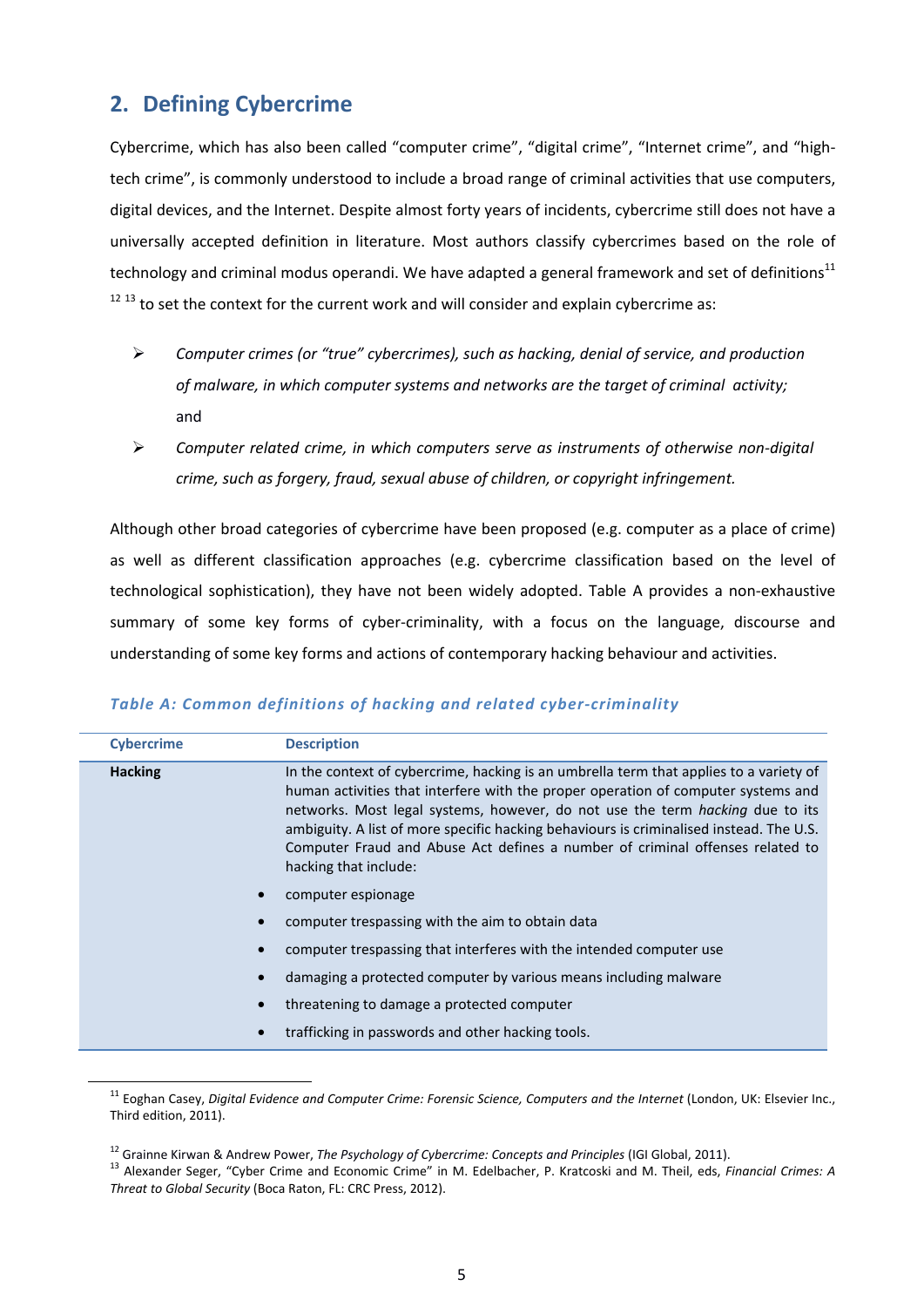|                             | The Council of Europe Convention on Cybercrime (2001) similarly defines a list of<br>five offenses related to hacking:                                                                                                                                                                                                                                                                                                                                                                                                                                                                                                                                                                                                                                                                                                                                                                      |
|-----------------------------|---------------------------------------------------------------------------------------------------------------------------------------------------------------------------------------------------------------------------------------------------------------------------------------------------------------------------------------------------------------------------------------------------------------------------------------------------------------------------------------------------------------------------------------------------------------------------------------------------------------------------------------------------------------------------------------------------------------------------------------------------------------------------------------------------------------------------------------------------------------------------------------------|
| $\bullet$                   | unauthorised access to computer systems and networks                                                                                                                                                                                                                                                                                                                                                                                                                                                                                                                                                                                                                                                                                                                                                                                                                                        |
| $\bullet$                   | unauthorised interception of transmitted or displayed data                                                                                                                                                                                                                                                                                                                                                                                                                                                                                                                                                                                                                                                                                                                                                                                                                                  |
| $\bullet$                   | unauthorised data interference, such as data deletion, alteration, suppression,<br>deterioration, etc.                                                                                                                                                                                                                                                                                                                                                                                                                                                                                                                                                                                                                                                                                                                                                                                      |
| $\bullet$                   | unauthorised hindering of system operation (denial of service)                                                                                                                                                                                                                                                                                                                                                                                                                                                                                                                                                                                                                                                                                                                                                                                                                              |
| $\bullet$                   | making or possessing hacking tools, such as malware, remote access exploits,<br>databases of stolen passwords, etc.                                                                                                                                                                                                                                                                                                                                                                                                                                                                                                                                                                                                                                                                                                                                                                         |
|                             | The key requirement of the above criminal offenses is the absence of authorisation<br>and - in some cases - the dishonest intent or attempt to bypass security controls. It<br>is perfectly legal, for example, to attempt hacking into a computer system with<br>proper authorisation to test system security. This form of security testing is called<br>penetration testing. The term white hat hacker applies to individuals that perform<br>authorised hacking for benign purposes. The term black hat hacker refers to<br>criminal hackers.                                                                                                                                                                                                                                                                                                                                           |
| <b>Illegal access</b>       | A form of hacking that involves intentional access to a computer system or network<br>without right. In some jurisdictions, it may have to involve bypassing of security<br>mechanisms and/or a dishonest intent.                                                                                                                                                                                                                                                                                                                                                                                                                                                                                                                                                                                                                                                                           |
| <b>Illegal interception</b> | A form of hacking that involves intentional, unauthorised interception of non-public<br>transmission of data via computer system or network. In some jurisdictions, it may<br>have to involve bypassing of security mechanisms and/or a dishonest intent.                                                                                                                                                                                                                                                                                                                                                                                                                                                                                                                                                                                                                                   |
| Data interference           | Activities that involve deliberate modification, suppression, or destruction of<br>computer data without right. In addition to hacking this also includes cyber<br>vandalism.                                                                                                                                                                                                                                                                                                                                                                                                                                                                                                                                                                                                                                                                                                               |
| System interference         | This includes various forms of denial of service and constitutes any intentional,<br>serious hindering of system operation without right                                                                                                                                                                                                                                                                                                                                                                                                                                                                                                                                                                                                                                                                                                                                                    |
| <b>Malware writing</b>      | Malware is an acronym for malicious software. It is a class of computer programs<br>designed for one or more of the following functions: gaining and maintaining control<br>of a computer without the knowledge or permission of the legitimate operator;<br>collecting, altering, or destroying information stored the victim computer; covertly<br>monitoring activities of the legitimate operator; covertly installing and running new<br>applications. 'Malware-as-a-Service' is one of the services offered in the<br>underground market. Malware specifically designed to covertly gain and maintain<br>control of a computer is called Remote Access Trojan or RAT. It is usually delivered<br>in the form of a benign document which gains control of the system when the<br>document is opened by the unsuspecting victim. Delivery via e-mail is also a<br>common attack vector. |
| <b>Botnet operation</b>     | Botnet operation is a form of hacking. Botnet is a collection of computers and other<br>Internet enabled devices that have been subverted by the hacker (or a group of<br>hackers) and can be remotely controlled. Botnet is used to perform other<br>cybercrimes, such as collecting information about legitimate owners of the<br>subverted systems, stealing system resources (for bitcoin mining, hosting criminal<br>websites etc.), and running DDoS attacks. The creation and operation of a botnet<br>requires sophisticated malware that is able to infect new computers, control<br>distributed operation of the botnet, and protect the identity of the botnet operator.<br>The resources of many botnets are offered for rent on Darknet marketplaces.                                                                                                                          |
| <b>Website defacement</b>   | Website defacement is a form of hacking. The end goal of website defacement is the<br>replacement of legitimate website content with different content that usually<br>carries a message of political, religious, or social significance. Depending on the<br>system, website defacement may or may not require full control over the computer<br>system running the web site.                                                                                                                                                                                                                                                                                                                                                                                                                                                                                                              |
| Ransomware attack           | Ransomware attack is a form of extortion that uses malware to encrypt documents                                                                                                                                                                                                                                                                                                                                                                                                                                                                                                                                                                                                                                                                                                                                                                                                             |
|                             |                                                                                                                                                                                                                                                                                                                                                                                                                                                                                                                                                                                                                                                                                                                                                                                                                                                                                             |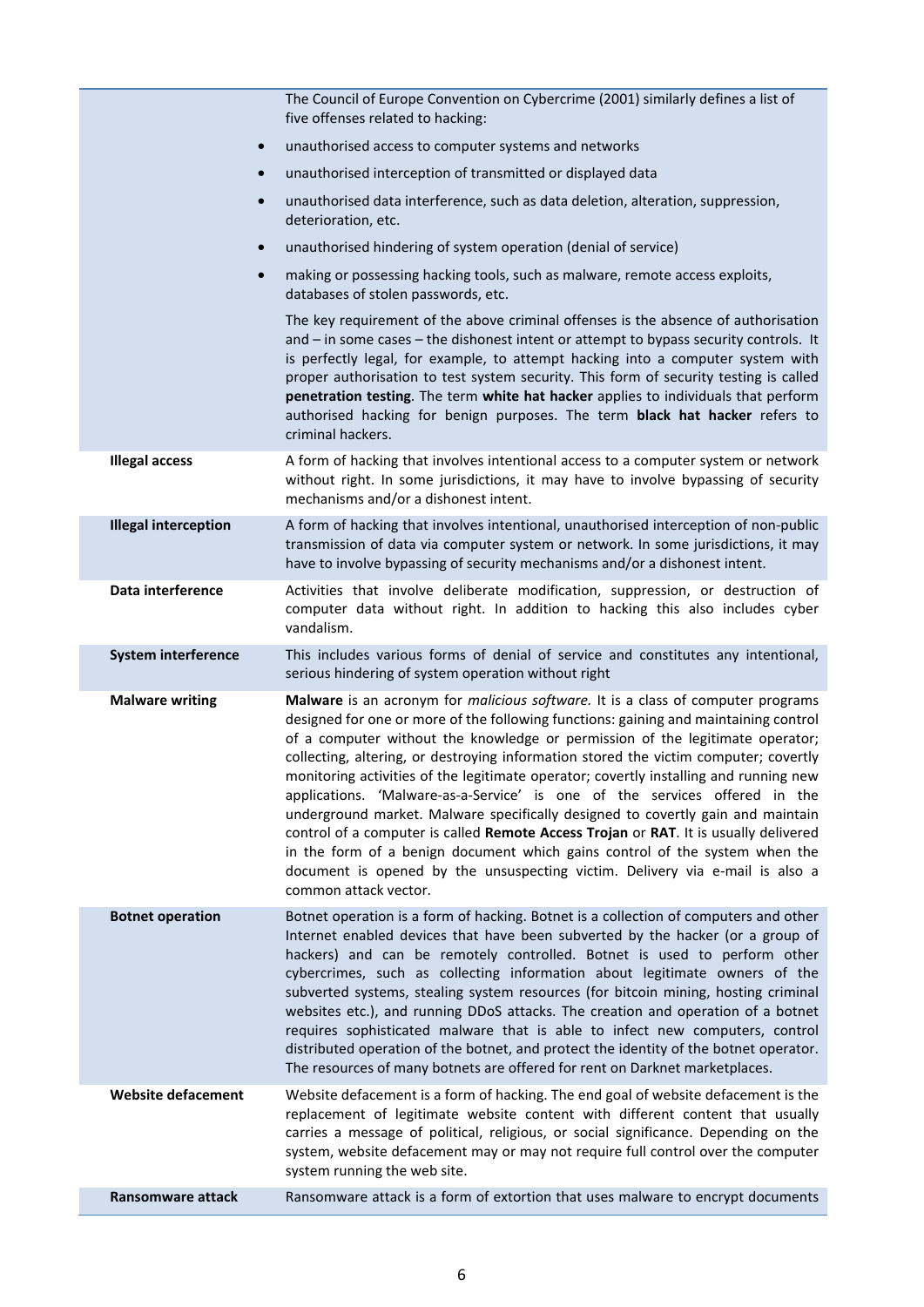|                                                                                                                                                                           | stored on the computer in order to deny the legitimate operator access to<br>important documents. This type of ransomware is referred to as cryptoware. While<br>the most prolific ransomware families currently fall under this category, there are<br>other types of ransomware that do not encrypt data but e.g. block access to a<br>computer, such as police ransomware. Once documents are encrypted, ransomware<br>demands a ransom payment from the victim in order to release the information.<br>The payment is usually done via an anonymous payment mechanism, such as<br>Bitcoin. |
|---------------------------------------------------------------------------------------------------------------------------------------------------------------------------|------------------------------------------------------------------------------------------------------------------------------------------------------------------------------------------------------------------------------------------------------------------------------------------------------------------------------------------------------------------------------------------------------------------------------------------------------------------------------------------------------------------------------------------------------------------------------------------------|
| <b>Distributed Denial of</b><br><b>Service</b>                                                                                                                            | Distributed denial of service or DDoS attack is a form of hacking designed to make<br>an Internet service unavailable to its intended users. DDoS is performed using<br>multiple compromised systems (usually a botnet) that flood the targeted Internet<br>service with bogus requests to exhaust its processing capacity. In one particular<br>instance, DDoS attacks were combined with ransom requests, threating potential<br>victims to make their web site unavailable if they did not make a ransom payment in<br>Bitcoin.                                                             |
| Computer<br>related<br>forgery                                                                                                                                            | This includes various forms of computer assisted forgery including money and<br>counterfeiting                                                                                                                                                                                                                                                                                                                                                                                                                                                                                                 |
| related<br>Computer<br>fraud                                                                                                                                              | This includes various forms of credit card fraud, money laundering, insider trading,<br>and many other types of white collar crimes utilising computers and the Internet as<br>an essential component. Both the US Computer Fraud and Abuse Act and the<br>Council of Europe Convention on Cybercrime explicitly criminalise all forms of<br>computer related fraud.                                                                                                                                                                                                                           |
| <b>Child Sexual</b><br><b>Exploitation and</b><br><b>CSAM - Child Sexual</b><br><b>Abuse</b><br><b>Material/Child</b><br>indecent image<br>collection and<br>distribution | This includes production, distribution, exportation, importation, as well as<br>deliberate possession of child abuse materials. The U.S. legislation addresses online<br>child pornography in parts of the U.S. Child Pornography Prevention Act of 1996 and<br>PROTECT Act of 2003, while the Council of Europe Convention on Cybercrime (2001)<br>explicitly criminalises such behaviours as cybercrimes.                                                                                                                                                                                    |
| Computer<br>assisted<br>copyright<br>infringement                                                                                                                         | Refers to computer assisted copyright infringement on industrial scale and with<br>significant economic impact. The US legislation addressed criminalisation of<br>computer assisted copyright violations in a number of Acts that followed the<br>Internet evolution, notably the Digital Millennium Copyright Act of 1998, and The<br>Section 115 Reform Act of 2006.                                                                                                                                                                                                                        |

Cyberspace exposes young hackers to the risk of experimenting with, and engaging in cybercriminal activity by presenting open, unregulated and uncensored sources that provide information, instructions and tools about code breaking, network intrusion, piracy and phishing procedures. Sources produced by skilled IT professionals are within everyone's grasp, and this research suggests that youth can engage in hacks without having a formal technical education, as simple instructions are readily available on the Internet. Increasingly the "Crime-as-a-Service" model<sup>14</sup> gives everyone, including not so tech-savvy people, access to the tools and services necessary to commit cybercrime.

<sup>&</sup>lt;sup>14</sup> The Internet Organised Crime Threat Assessment (iOCTA) 2014

https://www.europol.europa.eu/content/internet-organised-crime-threat-assesment-iocta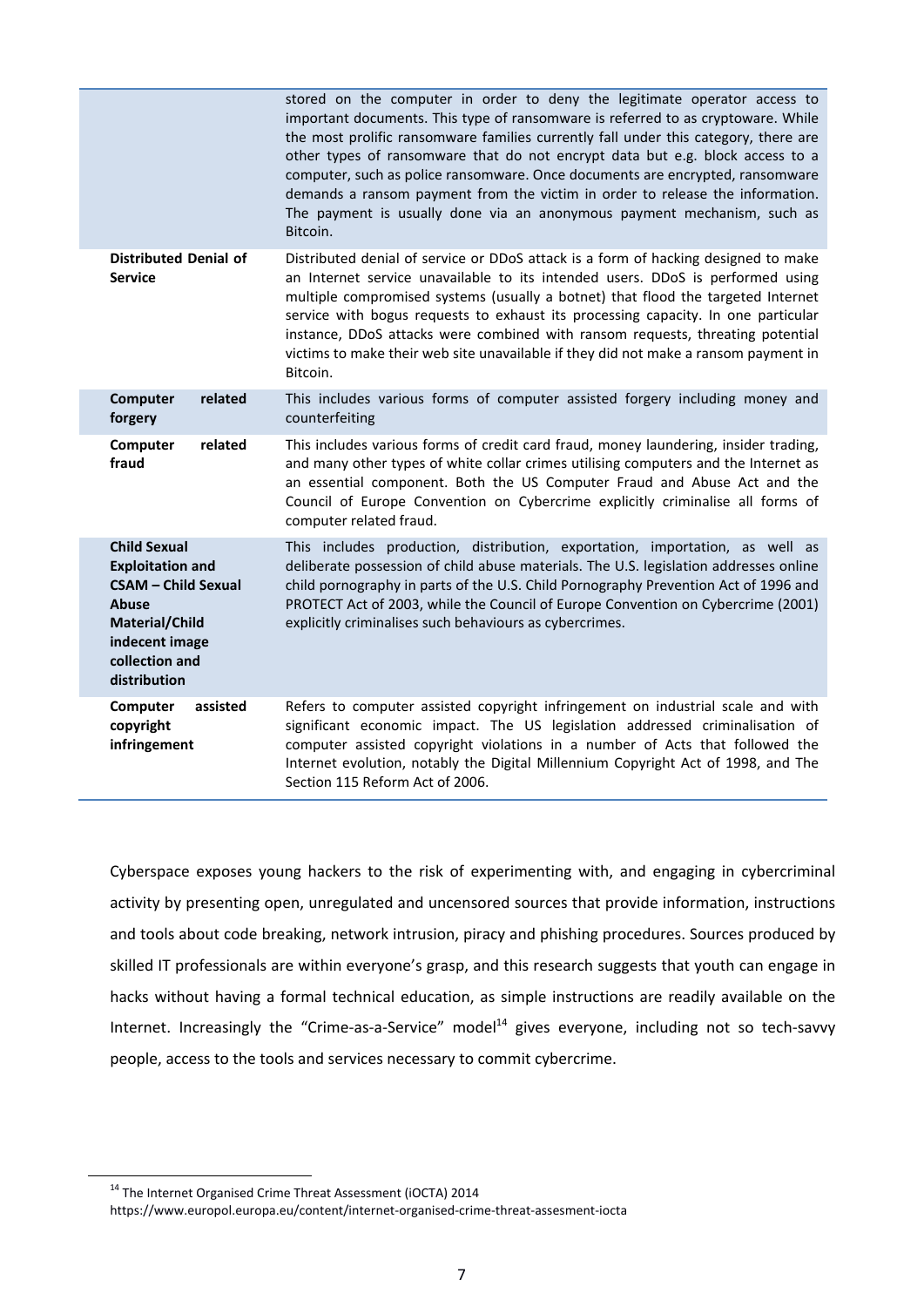#### **2.1 Literature Review: Summary of Key Findings**

The literature review involved an exploration of academic and grey literature<sup>15</sup> focusing upon understanding of computer and behavioural sciences and adolescent hacking behaviour. The literature was drawn from a range of sources, focusing on work undertaken and policy introduced in the past five years unless the evidence was considered seminal, such as that concerning online disinhibition.<sup>16</sup> The purpose of the review was to consider a range of theoretical frameworks across the behavioural and computer sciences, in bringing together a succinct account of the factors influencing online hackers and exploring their modus operandi. Figure A provides an illustration of the theories and larger frameworks considered.

Four critical areas of understanding are included: criminology; developmental psychology; neurobiology; and the emerging realm of cyberpsychology. Independently, these four vast areas of research cover volumes of literature considering human behaviour and activities, inclusive of youth hacking. It is the various components of these schools of research and where they overlap that will be useful to law enforcement and industry in the identification, prevention, intervention and ultimately conviction processes, and in turn the rehabilitation of youth hackers. Whereas theories of criminology may explain deviance and anti-social behaviour societally; $^{17}$  developmental psychology describes elements of decision making and cognition across the formative years.<sup>18</sup> Neuronal connections and release of various neurotransmitters in the brain may reinforce particular behaviours<sup>19</sup> which are further accommodated through the cyberpsychology constructs of online disinhibition.<sup>20</sup> perceived anonymity and online syndication.<sup>21</sup>

<sup>&</sup>lt;sup>15</sup> Grey Literature: information that is produced on all levels of government, academia, business and industry in electronic and print formats not controlled by commercial publishing i.e. where publishing is not the prima <sup>16</sup> John Suler, "The online disinhibition effect," Cyberpsychology & Behaviour: The Impact of the Internet, Multimedia and *Virtual Reality on Behaviour and Society*, 7 (3) (2004): 321–326.

<sup>17</sup> Majid Yar, "Computer Hacking: Just Another Case of Juvenile Delinquency?" *The Howard Journal of Criminal Justice*, 44 (4), (2005), 387–399.<br><sup>18</sup> Michael R. Gottfredson and Travis Hirschi, *A general theory of crime* (Stanford, CA: Stanford University Press, 1990).

<sup>&</sup>lt;sup>19</sup> Guangheng Dong, Qilin Lu, Hui Zhou and Xuan Zhao, "Impulse inhibition in people with Internet addiction disorder: electrophysiological evidence from a Go/NoGo study," *Neuroscience Letters* 485 (2), (2010): 138–142 <sup>20</sup> Suler, above, n. 15.

<sup>21</sup> Aiken, *The Cyber Effect* above, n. 1.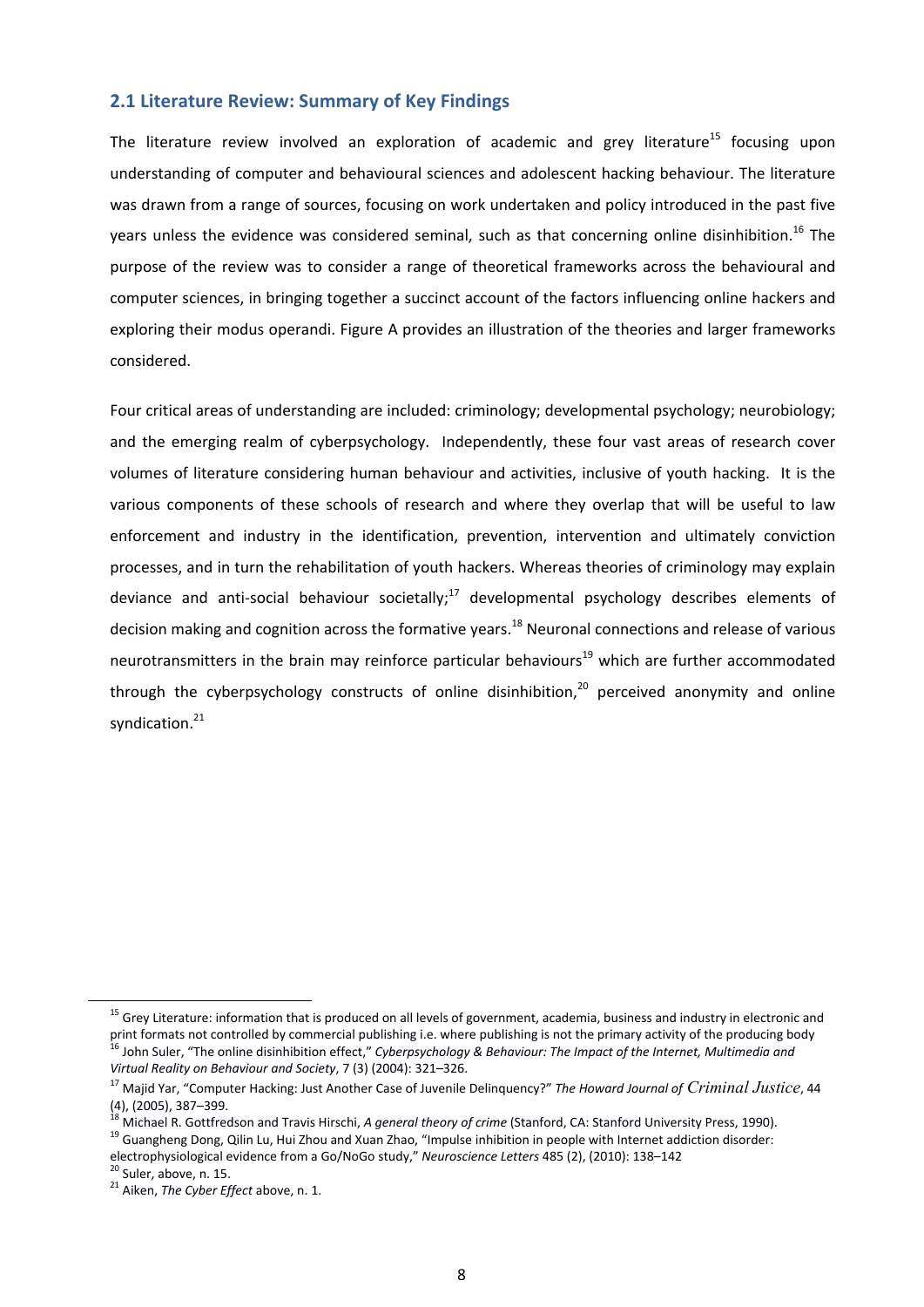#### *Figure A: Distinction and integration of literature in understanding youth hacking*



**Criminology** – criminological theoretical frameworks view hacking as a criminal act, exploring the 'how', 'who' and 'why' of cybercrime as is the case with other forms of criminal behaviour. Seminal theories such as *Routine Activity Theory, General Theory of Crime*, *Theory of Reasoned Action*, *General Deterrence Theory* and *Neutralization* provide a series of critical insights into explaining why adolescents might engage in hacking behaviour.

**Routine Activity Theory** (RAT) explains the three necessary conditions for crime to occur in everyday life: a capable and willing *offender*, a suitable *target* perceived by the offender as vulnerable/attractive, and the **absence of guardians.**<sup>22</sup> These three factors converge in time and space explaining criminal behaviour. Additionally, when considering Routine Activity Theory environmental aspects can be explored in terms of a geographical approach to criminality. Considering cyberspace as an environment and the web as a domain, may have explanatory value, notably NATO now officially recognises

22 Lawrence E. Cohen and Marcus Felson, "Social Change and Crime Rate Trends: A Routine Activity Approach," *American Sociological Review*, 44 (4) (1979): 588.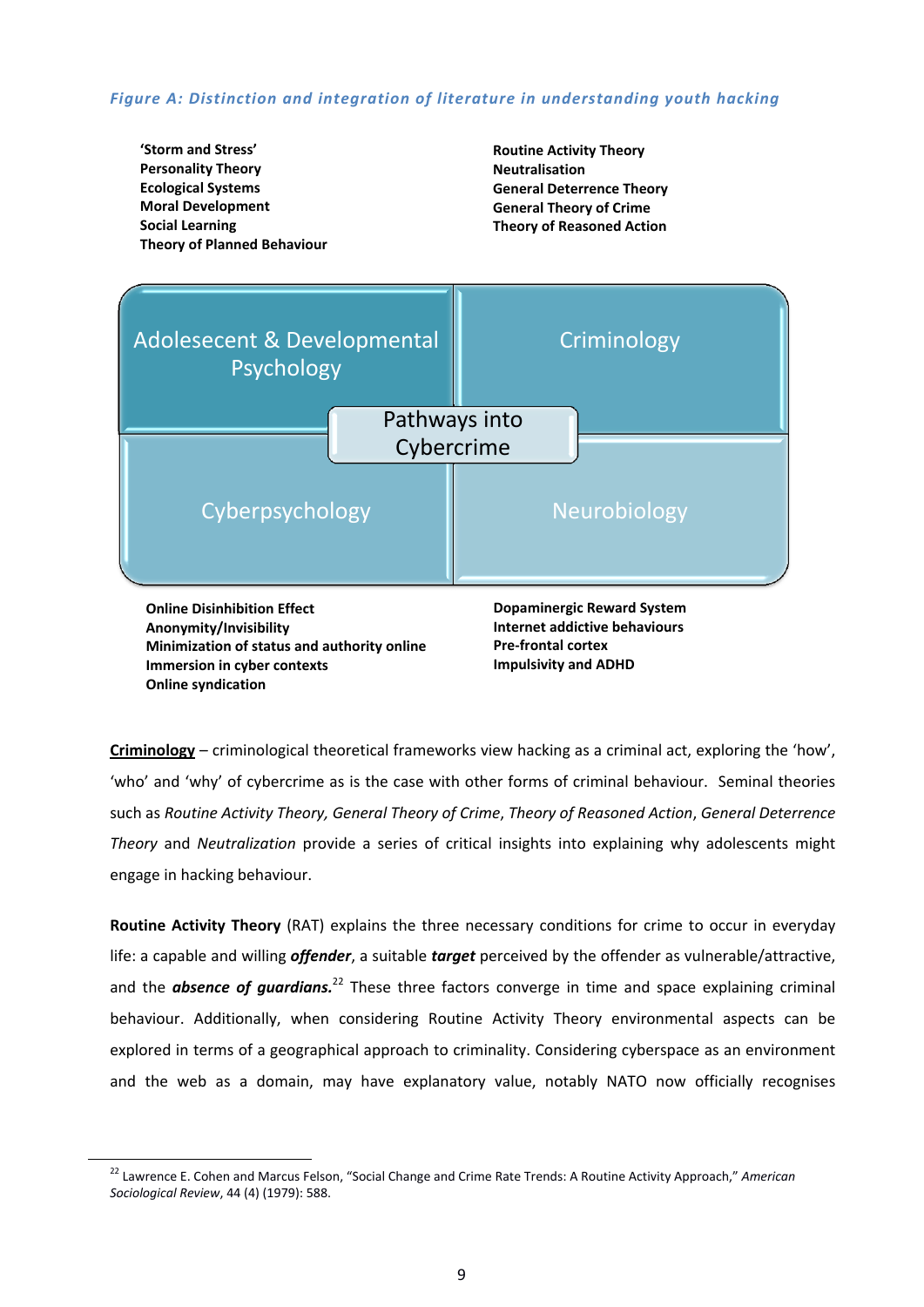cyberspace a warfare domain.23 24. **General Theory of Crime** postulates that *social bonds* and *selfcontrol* regulates engagement in anti-social behaviour and criminality, therefore the ability to forge antisocial bonds along with a lack of regulation in cyberspace may influence youth engagement in acts of online criminality and deviance.25 The **Theory of Reasoned Action** postulates behavioural *intentions* as precursors to acts and the expectation of behaviours leading to specific *outcomes*; however, it has been established that behaviour can alter in cyber contexts in terms of escalation and amplification.<sup>26</sup> General **Deterrence Theory** states that individuals can be dissuaded from committing antisocial acts through the use of countermeasures, which include *disincentives* and sanctions.<sup>27</sup> Combined, these latter two theories have emerged in research into hacking where preliminary analysis of action and mapping of potential outcomes as well as perceived norms and the likelihood of punishment were critical in the offender's decision to engage in the anti-social acts.<sup>28</sup> <sup>29</sup> **Neutralisation** argues that often offenders will deny the status of their victim as a 'worthy' victim, that is, not recognising that they have been harmed or wronged. Alternatively, the offender may convince themselves that the victim 'deserved' what happened to them. This process of neutralisation may be strengthened in the mind of the offender given the anonymity afforded by cyberspace. $30\,31$ 

**Adolescent and developmental psychology –** this approach assists in understanding the general behaviours and maturation of teenagers, from the *'storm and stress'* underpinnings of mood disruptions, impulsivity and problems with authority which can implicitly influence engagement with criminality and anti-social behaviour; to *developing morals* and the internalisation of subjective beliefs, norms, attitudes, and the establishment of identity whilst in a state of role confusion, arguably compounded by differences between real-world norms and moral judgements, and those that prevail online.<sup>32 33</sup>

<sup>&</sup>lt;sup>23</sup> Eric Rutger Leukfeldt and Majid Yar, "Applying Routine Activity Theory to Cybercrime: A Theoretical and Empirical Analysis,"<br>Deviant Behaviour 37 (3) (2016).

<sup>&</sup>lt;sup>24</sup> NATO Recognizes Cyberspace as New Frontier in Defense http://www.wsj.com/articles/nato-to-recognize-cyberspace-asnew-frontier-in-defense-1465908566

<sup>&</sup>lt;sup>25</sup> Byongook Moon, John D. McCluskey and Cynthia Perez McCluskey, "A general theory of crime and computer crime: An

empirical test," Journal of Criminal Justice, 38 (4) (2010): 767–772.<br><sup>26</sup> Ryen W. White and Eric Horvitz, "Cyberchondria," ACM Transactions on Information Systems 27 (4) (2009): Article No. 23.<br><sup>27</sup> Gottfredson and Hirsch

<sup>&</sup>lt;sup>29</sup> Catherine Marcum, George Higgins, Melissa Ricketts and Scott Wolfe, "Hacking in High School: Cybercrime Perpetration by Juveniles," *Deviant Behaviour,* 35 (7) (2014): 581-591.<br><sup>30</sup> Gresham M. Sykes and David Matza, "Techniques of Neutralization: A Theory of Delinquency," *American Sociological Review*,

<sup>22 (6) (1957): 664–670.&</sup>lt;br><sup>31</sup> R. G. Morris, "Computer Hacking and the Techniques of Neutralization: An Empirical Assessment" In T. J. Holt and B. H. Schell, eds, *Corporate Hacking and Technology-Driven Crime: Social Dynamics and Implications* (Hershey, PA: IGI-Global Press 2011), pp. 1-17.

<sup>&</sup>lt;sup>32</sup> Lawrence Kohlberg, *Essays on Moral Development, Vol. I: The Philosophy of Moral Development*. (San Francisco, Ca: Harper & Row, 1981).

<sup>33</sup> Rong-An Shang, Yu-Chen Chen and Pin-Cheng Chen, "Ethical Decisions About Sharing Music Files in the P2P Environment," *Journal of Business Ethics*, *80* (2) (2007): 349–365.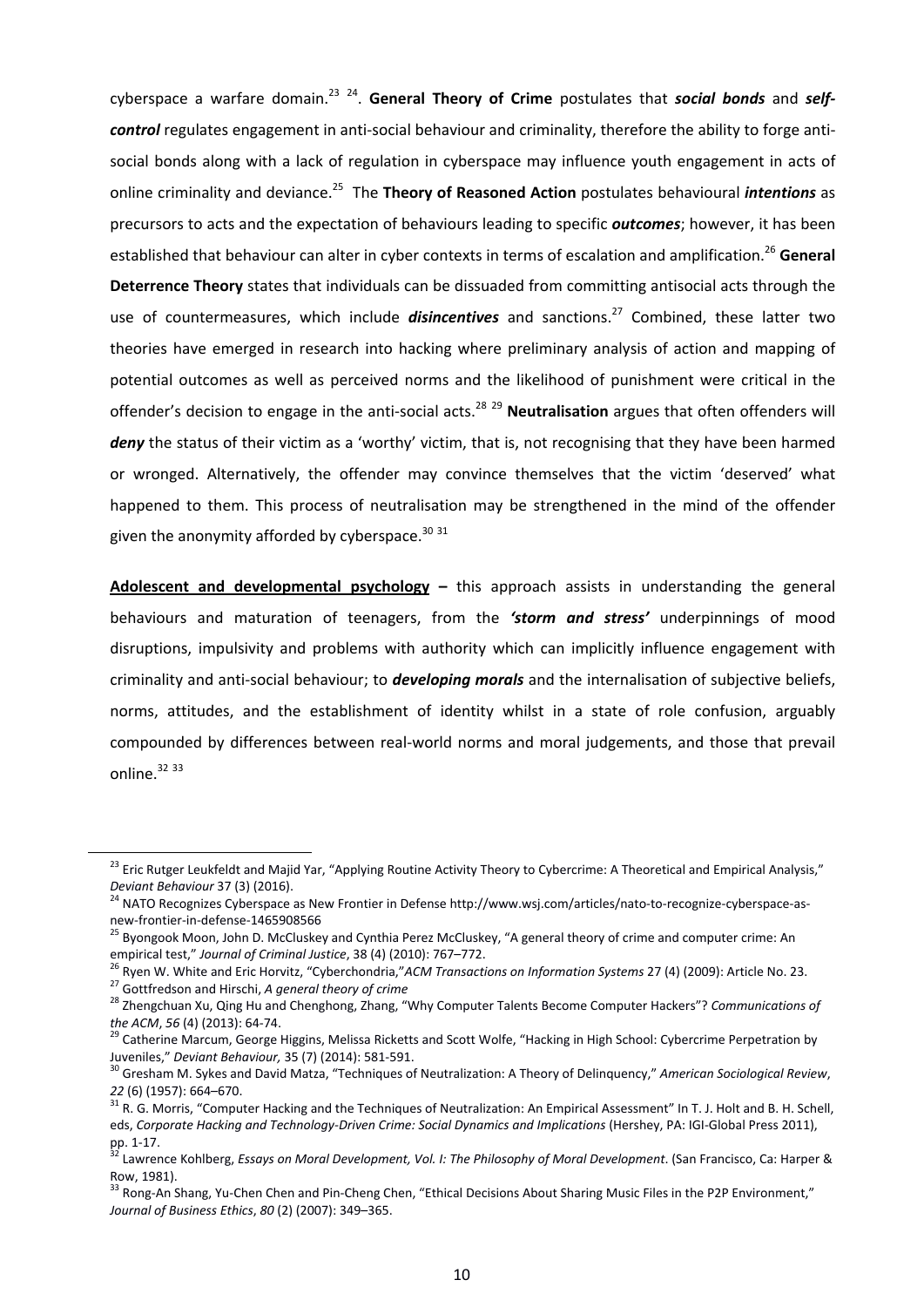Fluctuations in personality and behaviour may be influenced through real and virtual features of the developing youths' *ecological systems*, particularly that of cyberspace; of importance also friends and acquaintances, and *social learning* in a period of time when decision making can be rash and the desire to fit in and relate to one's peers or network may be overpowering.<sup>34 35</sup> Elements of 'overlap' between the theories teased from criminology should now begin to clarify why adolescents may be particularly susceptible to engaging in high levels of cyber-criminality.

**Neurobiology** - or the study of how the brain and its components operate on an anatomical and physiological level, adds biochemical agents and processes to our understanding of engagement in youth hacking. Through the expediency in which reward and punishment occurs in cyberspace, neural connections may be activated in high densities and volumes as we navigate the cyber world.<sup>36</sup> *Dopamine* can be released quickly as vulnerable youth achieve frequent and rapid successes online, and if these successes are linked to anti-social acts, such as hacking, they will be reinforced to pursue further ends to obtain their gains: in other words the variable ratio reinforcement schedule of Internet use and abuse, and dopamine/tech use connection.37 Frameworks of *addiction* assist with explaining the difficulties in cessation as well as an escalation in deviancy and targeted victimisation: however, the area of Internet addictive behaviours remains under researched and under classified38. *Pre-frontal cortex* and frontal lobe functionality are intrinsically linked to (poor) decision-making and *impulsivity*, again making links with the previous topics of criminology and adolescent psychology.<sup>39 40</sup> As research continues in this area, understanding the influence of earlier use of technology at younger ages and its effect on brain development, including anti-social behaviour, is critical in the development of an understanding of pathways into cybercrime and the interactions between the various theories and constructs discussed. Recent research points towards structural features of the brain and associations with conduct disorder, and patterns of behaviour defined by issues with authority and poor impulse control.<sup>41</sup> It will be critical to see if the utilisation of technology on the developing brain and its synaptic connections influences behavioural conditions, and causes increased susceptibility to engaging in anti-social behaviour.

<sup>&</sup>lt;sup>34</sup> Robert G. Morris and George E. Higgins, "Criminological theory in the digital age: The case of social learning theory and digital piracy,"Journal of Criminal Justice 38 (2010): 470-480.

<sup>&</sup>lt;sup>35</sup> Urie Bronfenbrenner, *The ecology of human development: Experiments by nature and design.* (Cambridge, MA: Harvard University Press, 1979).

<sup>&</sup>lt;sup>36</sup> Mattias Brand, Kimberly S. Young and Christian Laier, "Prefrontal control and Internet Addiction Disorder: a theoretical model

and review of neuropsychological and neuroimaging findings," Frontiers in Human Neuroscience, Volume B, (2014): Art. 375.1.<br><sup>37</sup> The Center for Internet and Technology Addiction, http://virtual-addiction.com/about-us/, acc

<sup>&</sup>lt;sup>39</sup> Chih-Hung Ko et al., "Altered gray matter density and disrupted functional connectivity of the amygdala in adults with Internet gaming disorder. Progress in Neuro-Psychopharmacology and Biological Psychiatry, 57 (2015): 185-192.<br><sup>40</sup> Guangheng Dong et al., above, n. 18<br><sup>41</sup> Graeme Fairchild, Nicola Toschi, Kate Sully, Edmund J.S. Sonuga-Ba

Andrew J. Calder and Luca Passamonti, "Mapping the structural organization of the brain in conduct disorder: replication of findings in two independent samples", *Journal of Child Psychology and Psychiatry* (2016): 1-83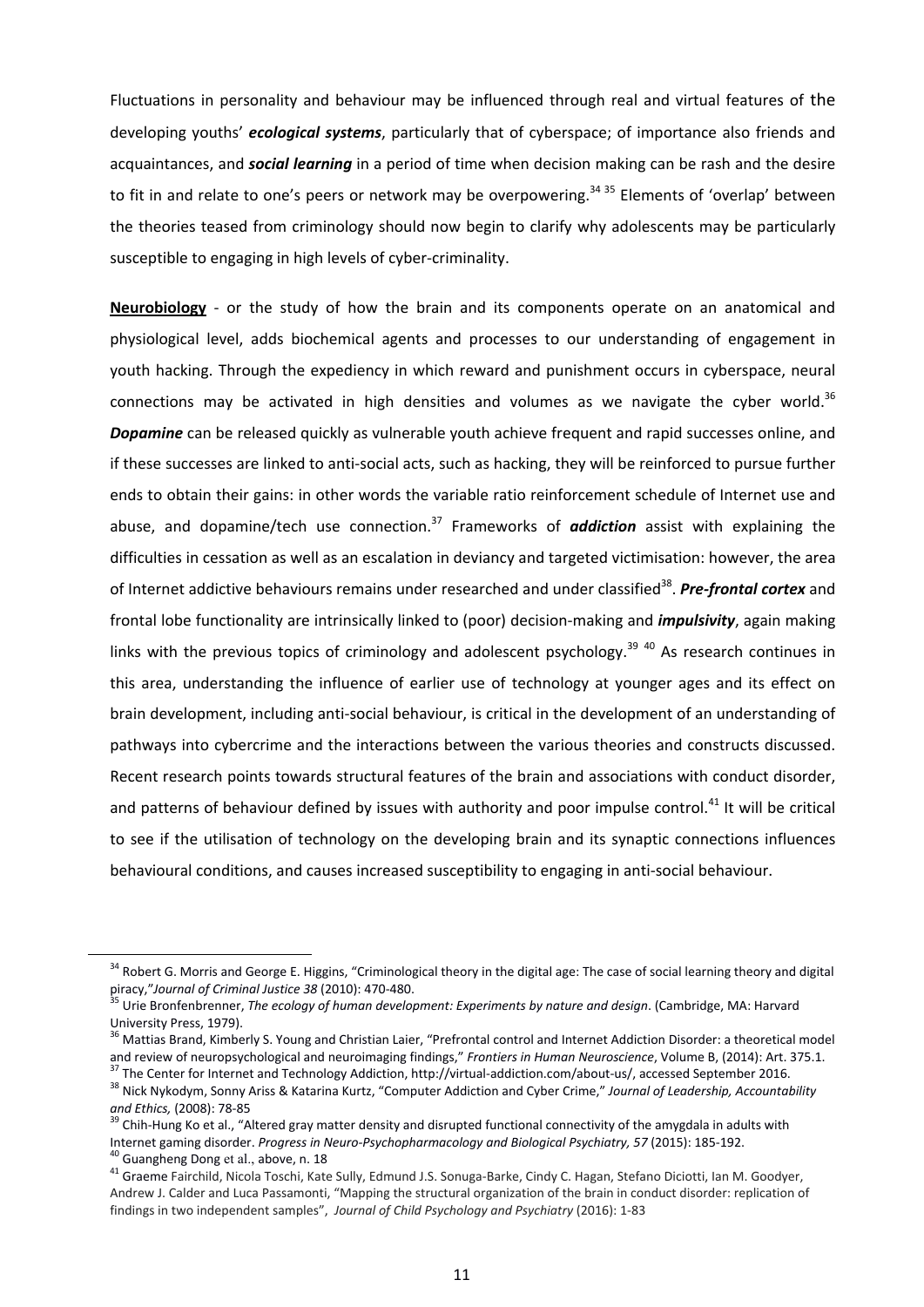**Cyberpsychology -** is a relatively new area, which has much to offer in understanding youth hacking and broader anti-social/criminal behaviour**.** The *Online Disinhibition Effect* illustrates elements of disembodiment, which links back to *neutralisation* and why individuals may be more prone to acting anti-socially whilst in cyberspace.*<sup>42</sup>* Integrating *anonymity*/*invisibility* and *minimisation* whilst being totally *immersed* online, the intersection of all the theories and constructs discussed becomes much clearer.<sup>43 44 45</sup> Online Syndication is another recent construct that may have explanatory value in terms of youth criminal behaviour online. The hypothesis is that earlier anti-social and criminal behaviour was somewhat bound or capped by the laws of proximity and domain – now, within a few clicks, psychologically immersed, under the cover of anonymity, fuelled by disinhibition and impulsivity, likeminded cyber juvenile delinquents can find each other, and syndicate online to rationalise, normalise, socialise and facilitate their cyber-criminal behaviour.<sup>46</sup> Cyberspace is a medium in which questionable behaviours, with uncertain agents, can allow the testing of boundaries and unregulated influence of potentially harmful or damaging acts, which may seem attractive, with high gains and little consequences for the youth themselves.

This section brings together the research findings on the intersection between psychology, technology and hacking behaviour. The emphasis was placed on understanding the hacker within the realm of behaviours influenced through interactions and influences in cyberspace. It should be noted that this is a brief summary and should be considered as a resource that provides theoretical context. A full bibliography can be found in Appendix 2.

<sup>&</sup>lt;sup>42</sup> Suler, above, n. 15.

<sup>&</sup>lt;sup>43</sup> Noam Lapidot-Lefler and Azy Barak, "Effects of anonymity, invisibility, and lack of eye-contact on toxic online disinhibition,"<br>Computers in Human Behaviour, 28 (2) (2012): 434–443.

<sup>&</sup>lt;sup>44</sup> Julia Schüler and Jeanne Nakamura, "Does Flow Experience Lead to Risk? How and for whom?" *Applied Psychology: Health and Well-Being*, *5* (3) (2013): 311–331. 45 Mark Slouka: War Of The Worlds: The Assault On Reality http://www.spikemagazine.com/1297war.php 46 Aiken, *The Cyber Effect* above, n. 1.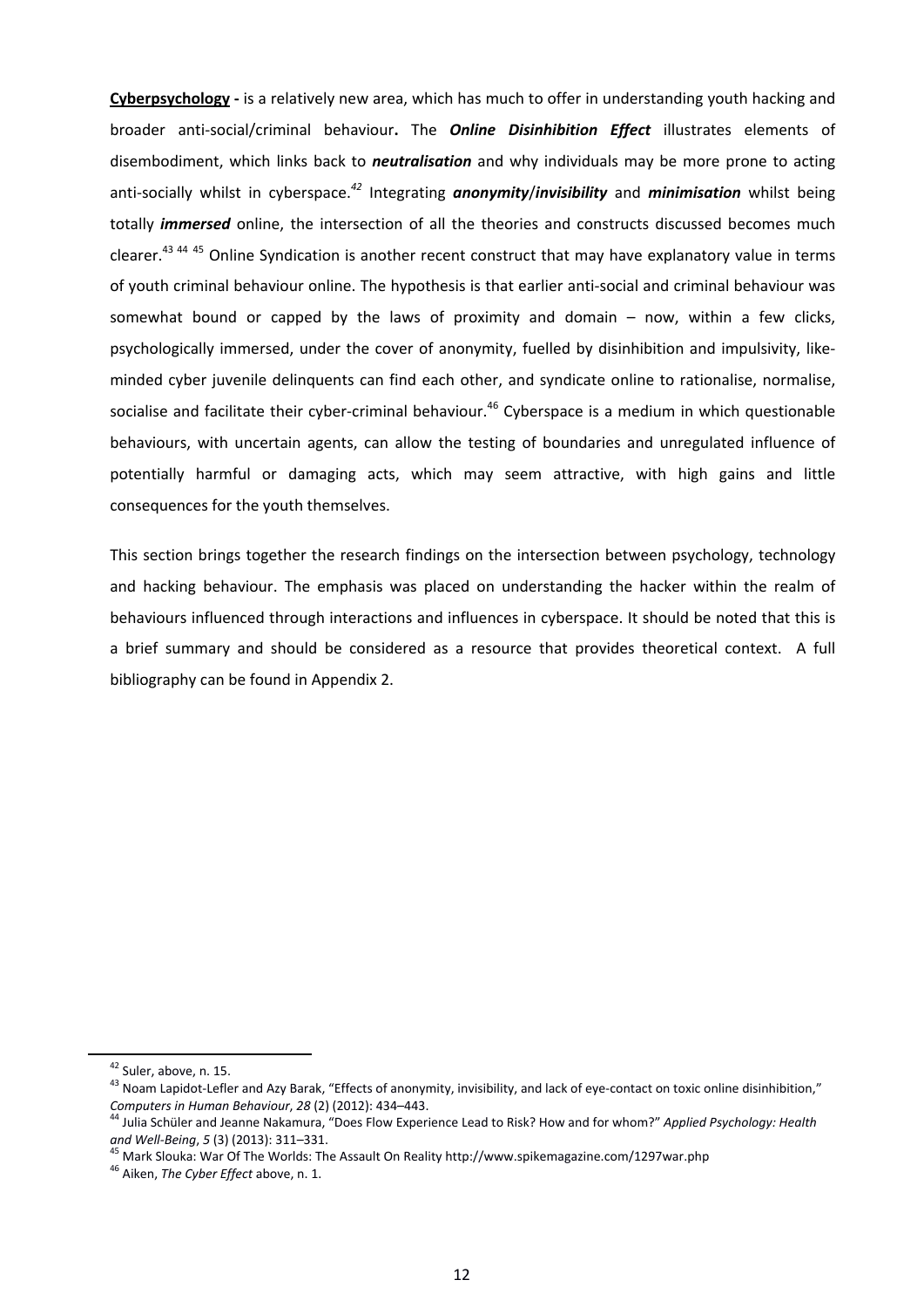# **3. Key Findings**

This section presents key findings from the stakeholder interviews. Two groups of stakeholders were targeted for the collection and analysis of information: those with a behavioural science perspective on adolescent hacking (interviews 1-5); and a group of experts from a computer science and cybersecurity perspective (interviews A-E). Information supporting the findings is referenced below using the number (1-5) and line or letter (A-E) and time code corresponding to the relevant transcript.

# **3.1 Individual Characteristics:**

- 1. Adolescent (predominantly) **(SHA, 12:21; SHE, 21:58; SHE, 01:16)**
- 2. High IQ **(SH1, 23-24)**
- 3. Highly computer literate and highly curious about technology **(SHD, 17:12; SHC, 15:48)**
- 4. Broad range of social classes **(SH3, 59-64)**
- 5. May be male, socially isolated but commonly networked with a groups of similar adolescents **(SHA, 12:21; SHE, 01:52)**
- 6. Some vulnerability, socially awkward and withdrawn

*'…[adolescent hackers] extremely intelligent young person, probably slightly vulnerable, socially awkward and withdrawn, very keen in understanding how computers work … [they] might have a slight grievance against society if [they've] been down the black hat route; or if [they're] an ethical white hat [they] may just be doing it for the challenge so they can get the experience at something they are good at…'* **(SH1, 23-27)** 

7. High need for online affiliation and affirmation **(SHA, 05:03; 01:42; SHE, 03:52)**

# **3.2 Common Pathway Factors**

Key common pathways factors identified by stakeholders are as follows (some verbatim quotes are used for illustration).

- 1. Interest in and aptitude for technology **(SHC, 15:48; SH1, 24-25)**
- 2. Willingness to engage in low level illegal internet related activity which often escalates through positive reinforcement by the network **(SHB, 21:57)**
- 3. Increased criminal activity online markedly different from early minor acts of online deviance **(SHC, 02:22)**
- 4. Derive intrinsic pleasure from increased challenge associated with higher level online criminality **(SH1, 27-31; SH3, 152-157)**
- 5. Importance of online reputation with peer network essential and compensates for lack of selfesteem in real world **(SH3, 150-152; SHA, 08:36)**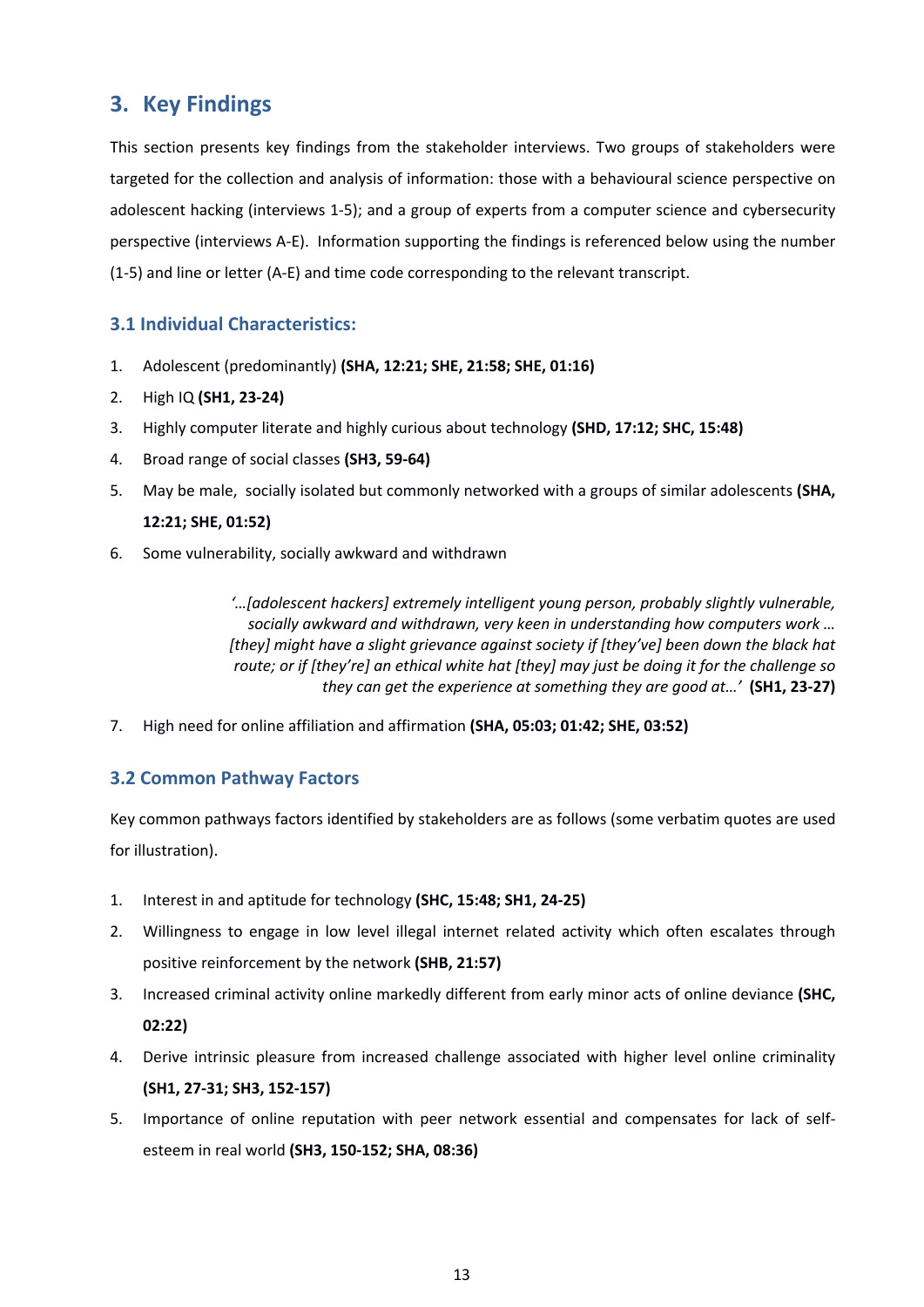- 6. Cyber-misconducts such as digital piracy or copyright violation are often minimized, since the Internet is perceived as a place with no guardians, where law can be easily bypassed with the right skills **(SH1, 238-246)**
- 7. Online peer network normalises and encourages illegal behaviour **(SHA, 07:49; SH2, 229:231; SHC 15:48)**
- 8. Behaviour may become addictive **(SH2, 256-260)**
- 9. Hierarchies are formed within networks, and moving up the hierarchy is seen as a form of game playing and test of skill:

*'…sort of an escalating process you are looking for another hit, or a bigger one: you are probably moving closer to addiction, in terms of getting the mood altering experience that you have to keep. [Because] the tolerance increases the scope to get a response…'*  **(SH2, 128-135)**

- 10. Financial gain may not be the goal; goals could include social affiliation, increased online reputation:
	- *'…there's a sort of counter-culture, where hacking has a social purpose beyond financial gain…and that involves crime and that's it…a sort of sporting element, with some of them …they are competing with each other, testing each other, they challenge each other and test themselves…'* **(SH2, 8-80)**
- 11. Building reputation scores online becomes so important that young hackers can invest copious amounts of cognitive and emotive resources:

*'…building reputation scores, because in the online world reputation scores are really, really important. And building trust; the [youth] get a sense of belonging and achievement by building these reputation scores…'* **(SH3, 150-152)**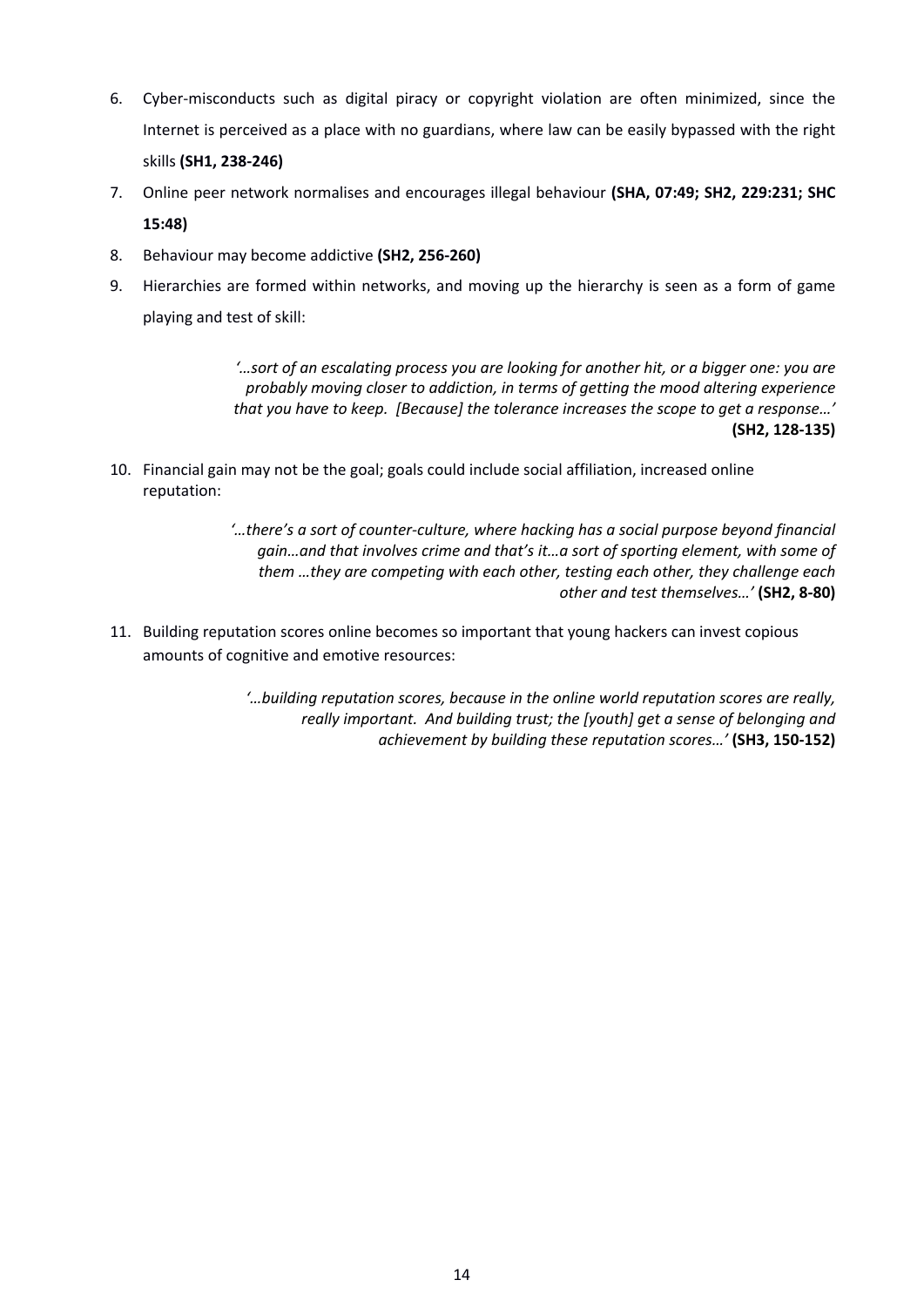#### **3.3 Case Study Examples**

The two case studies presented below have been selected as appropriate and congruent with the findings emerging from this research. They are non-exhaustive but of assistance illustrating our definitions and analysis of pathways, engagement and consequences of youth hacking behaviour. Please note names have been changed to protect the identity of these young offenders.

#### **Cybercrime Example 1: Teenage hacking of online forum**

A family of economic migrants from Eastern Europe settles in another European country. The family has a teenage son, Luke, who spends a lot of time on the Internet. Luke learns about hacking from the popular media and visits Russian-language hacking forums to get more information. Luke knows that access to online forums is controlled by a combination of username and password. He learns that user login details are stored in a hidden database at the backend of web forums. While most users have limited access to it, the forum administrator has unrestricted access and his username and password is the key to the data about other users.

Luke is thrilled by the challenge of hacking into websites. He starts learning hacking skills by asking questions on forums and experimenting with freely available hacking tools. Luke learns about Hydra, a network logon cracker program that automatically tries username and password combinations from a large list of known usernames and passwords to "lockpick" access to the target website. Hydra frequently succeeds, because users tend to choose simple passwords and reuse them on different websites.

Luke starts using Hydra to hack into web forums. At first he uses a list of usernames and passwords publicly available on the Internet, but once he succeeds in getting administrator access to a forum, he expands his list with the contents of the compromised forum database, which makes Luke more effective at hacking other online forums.

Although Luke's technical skills are not very advanced, the combination of freely available hacking tools, tutorials and advice from other hackers allowed Luke to be an effective hacker for a time. His hacking is eventually discovered by the administrator of a popular online forum and Luke is apprehended by the police.

#### **Cybercrime Example 2: Teenage sextortion using RAT**

Jack is a well-mannered boy from a stable family. He attends a prestigious U.S. high school where he attains consistently high grades in math and science. He has an inquisitive mind and quickly develops a deep interest in computing that leads him to some basic understanding of hacking techniques. At the same time, being socially inept, he develops a fantasy of spying on girls via their computers' webcams. By viewing Youtube tutorials Jack learns that this can be achieved easily using the Blackshades remote access trojan.

The Blackshades application has a user-friendly graphical interface designed for hackers with minimal technical knowledge. Once the desired functionality is chosen, Blackshades generates an executable program – the remote access trojan – that needs to be run on the victim's computer to seize control of it. Once the victim's computer is infected, the hacker can access it remotely through Blackshades to run programs, observe the victim through the webcam, and eavesdrop through its microphone. The trojan can be delivered to the victim in many ways including, for example, an email attachment pretending to come from a trusted friend.

Jack manages to install the trojan into the laptop of a female student attending the same school. Through lucky circumstances he is not discovered. Jack enjoys the adrenaline rush of it combined with the ability to fulfill his erotic fantasies. He continues to infect computers of other female students and gradually becomes more confident in his hacking. At some point he contacts one of his victim via email and uses her private pictures to extort sexual favours. The victim contacts the police, who are able to track and arrest Jack based on his electronic communications.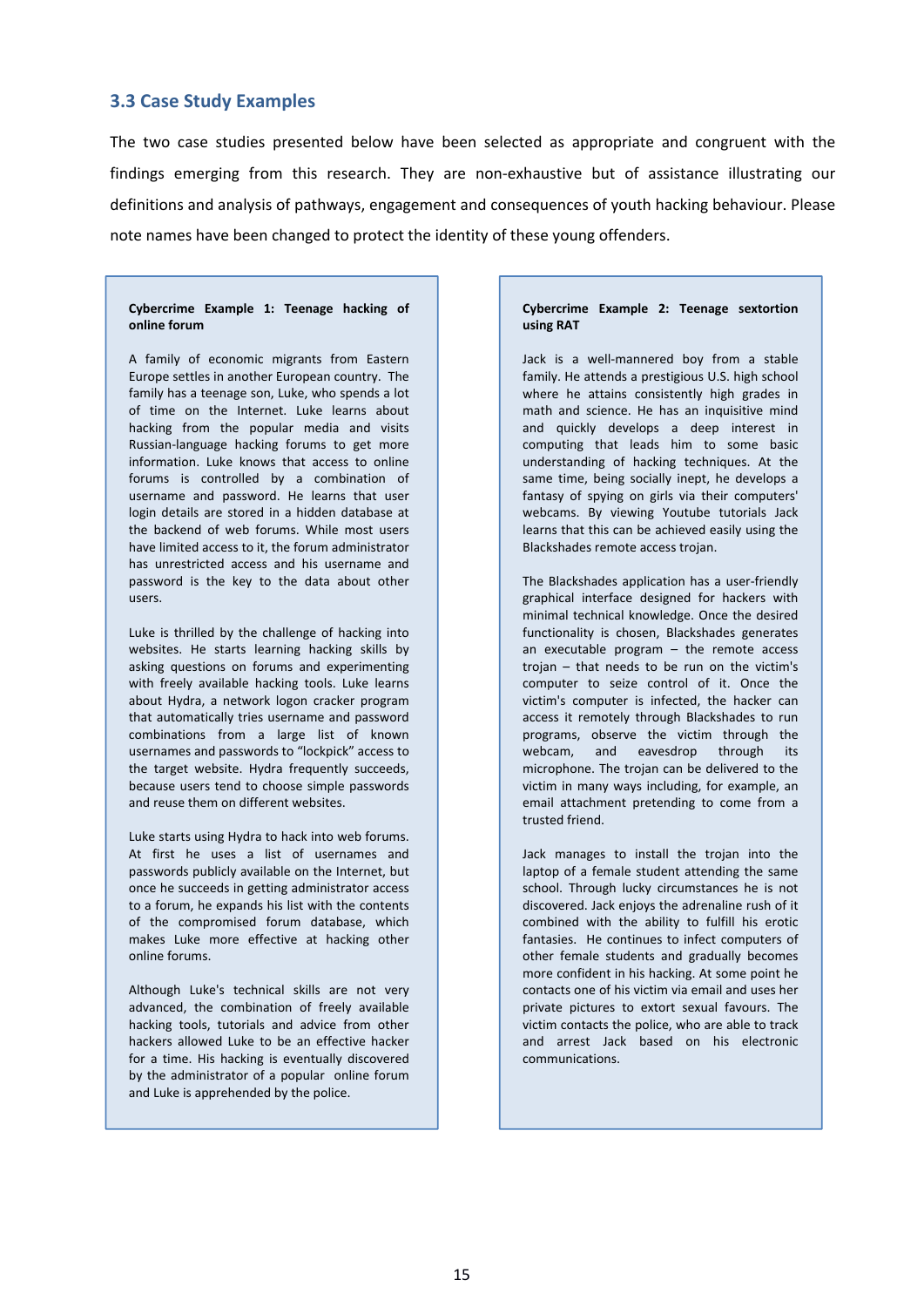# **4. Implications**

# **4.1 Implications for Prevention**

1. **Decision-making:** Interventions around hacking should focus on the concept of young people's decision-making abilities.

> *'…[we need to show young hackers] the positive, prosocial paths, or prevent them from going down the malicious side, that can [help rehabilitate] and if they then choose to [hack] anyway, then it happens, and we couldn't have done anymore…'*

#### **(SH1, 440-442)**

*'…[need] to develop pathways that we can push people down, they are already started on that illegitimate pathways. What pathways will give them that challenge that will divert them away from the illegitimate side…'* **(SH3, 184-186)** 

Assuming that self-challenge is one of the main reasons why young people escalate through hacking-skill hierarchies, offering challenging pathways towards ethical achievement could potentially deter many young IT skilled youth from committing cybercrime. Their specific needs for self-esteem and social affiliations could be satisfied at the same time, diverting them away from online illegality and deviance.

**2. Public health approach**: Report stakeholders have suggested parallel approaches that speak to youth about the public interest, and a public health approach. A call is made to deal with the advancing threat of cyber-criminality and the related risks to children and youth is made, in a similar manner to applied public health approaches utilised in the past for other dangers:

> *'…technology is so widely used in society today that the kids need to be educated of the dangers…in the same way that they are educated to the dangers of drugs and alcohol…'* **(SH1, 139-141)**

Historical educational programmes surrounding issues such as substance abuse and smoking may be re-evaluated and applied to the current area of cybercrime, hacking and online risks as could more current educational awareness programmes which have focused upon youth Internet safety.

> *'… in schools, the concentration on safer Internet to keep kids safe should also include a message about not being an offender online'* **(SHA, 34:38)**

As a first step, education could spread information to raise awareness and engender a sense of responsibility towards one's own behaviours in cyberspace. Structuring good, peer-based learning systems, and using key players and successful role models may assist with preventing the pursuit of more anti-social means and activities online:

> *'…appropriate role models are really important… young people are in the [penetration] testing industry and we can get them to talk to other young people who are perhaps going down the wrong path…'* **(SH3, 243-246)**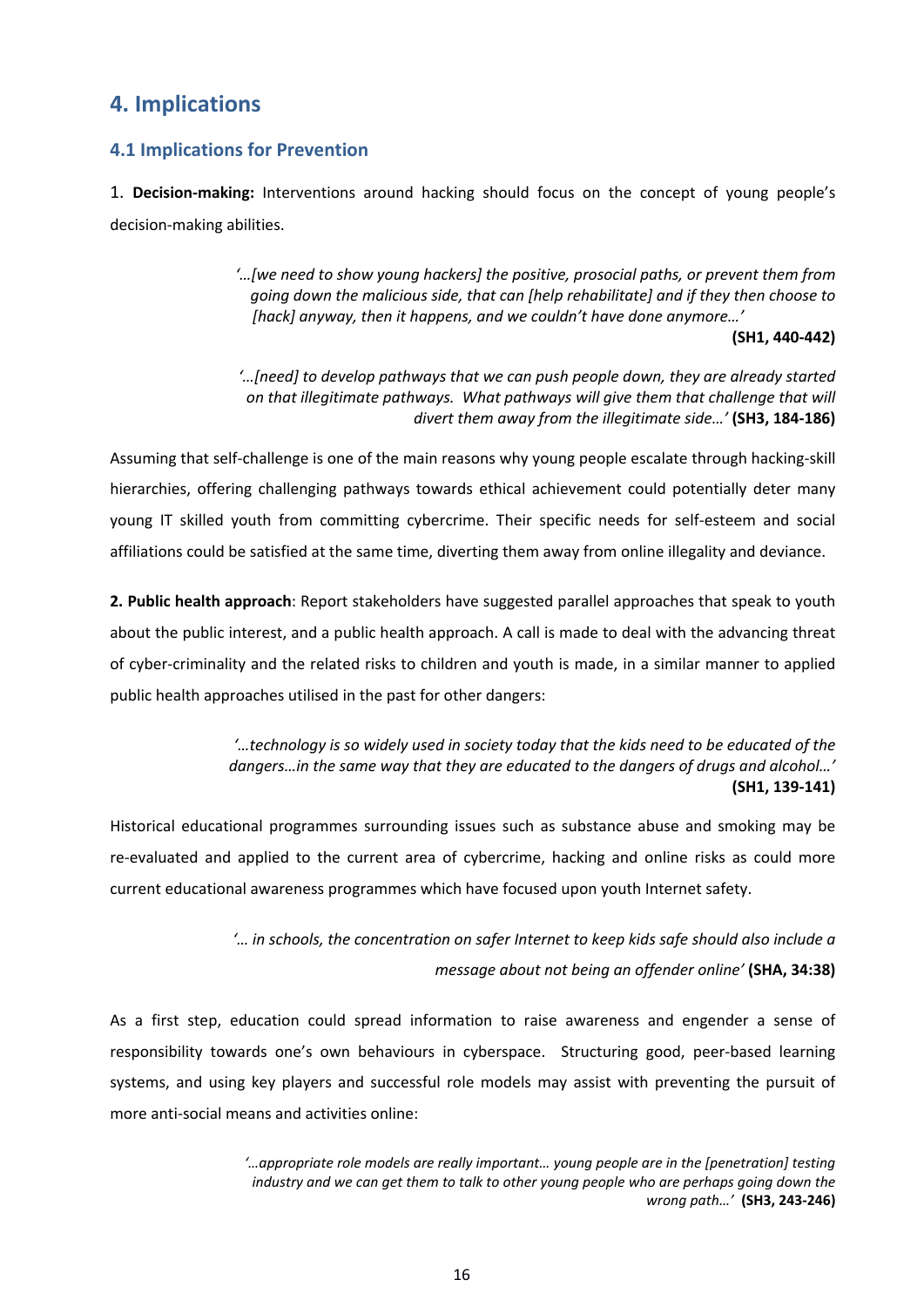**3. Stranger danger:** Approaching dangers in cyberspace should not be seen differently from approaching dangers in the real world. Education for children in the past has commonly warned about 'strangers'<sup>47</sup> and their intention, and a similar approach to educational awareness raising could be taken here.

> *'…in the past [all over the world] there was a focus on education in stranger danger, so why can't we have another focus on the dangers of cyberspace and cybersecurity?'* **(SH1, 277-279)**

Additionally it may be of interest to look at the results of programmes such as Estonia's web constable concept, which is about policing in cyberspace<sup>48</sup>. Finland and other countries have similar programmes. Actual police work is carried out online, including prevention, awareness and general cybersecurityrelated advice. It may also be interesting to investigate the cultural implications of adopting an online policing approach, that is, country-specific attitudes to cooperation regarding online presence of law enforcement. The recent Europol IOCTA 2016 report points to positive aspects of collaboration "A number of positive changes have been happening within government and law enforcement. Locally and internationally, law enforcement agencies are finding new ways to efficiently collaborate on investigations involving the internet across borders and jurisdictions<sup>49</sup>"

**4. Role models:** Providing ethical role models can constitute a fundamental step for education and prevention. Young hackers newly involved in cybercrime, could benefit from communicating with 'white hat' hackers working, for example in industries' penetration tests. Using examples of rehabilitated peers may prove useful in helping young people to employ their IT skills in a more positive way:

> *'…one of the vacuums we have in the digital era is role models for people to aspire to and demonstrate competences, success…[important to practice] creating other challenges for those energies…help [youth hackers] find some other successful positions in the future…'* **(SH2, 289-297)**

**5. Cybersecurity qualifications:** Linking cybercrime prevention to education begins with the introduction of cybersecurity competence within the education system, since the school environment should provide a good, first place to build knowledge and awareness around this issue, This educational initiative should not just focus on teacher training in cybersecurity, but should also include training in cyber skills that are necessary for pupils to fully participate in all the advantages of cyberspace.

> *'…working with new extended projects qualifications, an EPQ that is being released. There's going to be a [cybercrime/cybersecurity] module in that, so we are starting to align [strategies] with education and what people are taught at school…'*

**(SH3, 209-212)** 

<sup>&</sup>lt;sup>47</sup> Maria Murumaa-Mengel, "Drawing the Threat A Study on Perceptions of the Online Pervert among Estonian High School Students", *Young*, 23(1) (2015): 1-18.<br><sup>48</sup> 'Web Constable' Receives 30 Reports Daily http://news.err.ee/v/news/varia/65783300-ede9-492c-866f-86b89c4d63b1/web-

constable-receives-30-reports-daily

 $49$  Europol Internet Organised Crime Threat Assessment (IOCTA) Report

https://www.europol.europa.eu/content/internet-organised-crime-threat-assessment-iocta-2016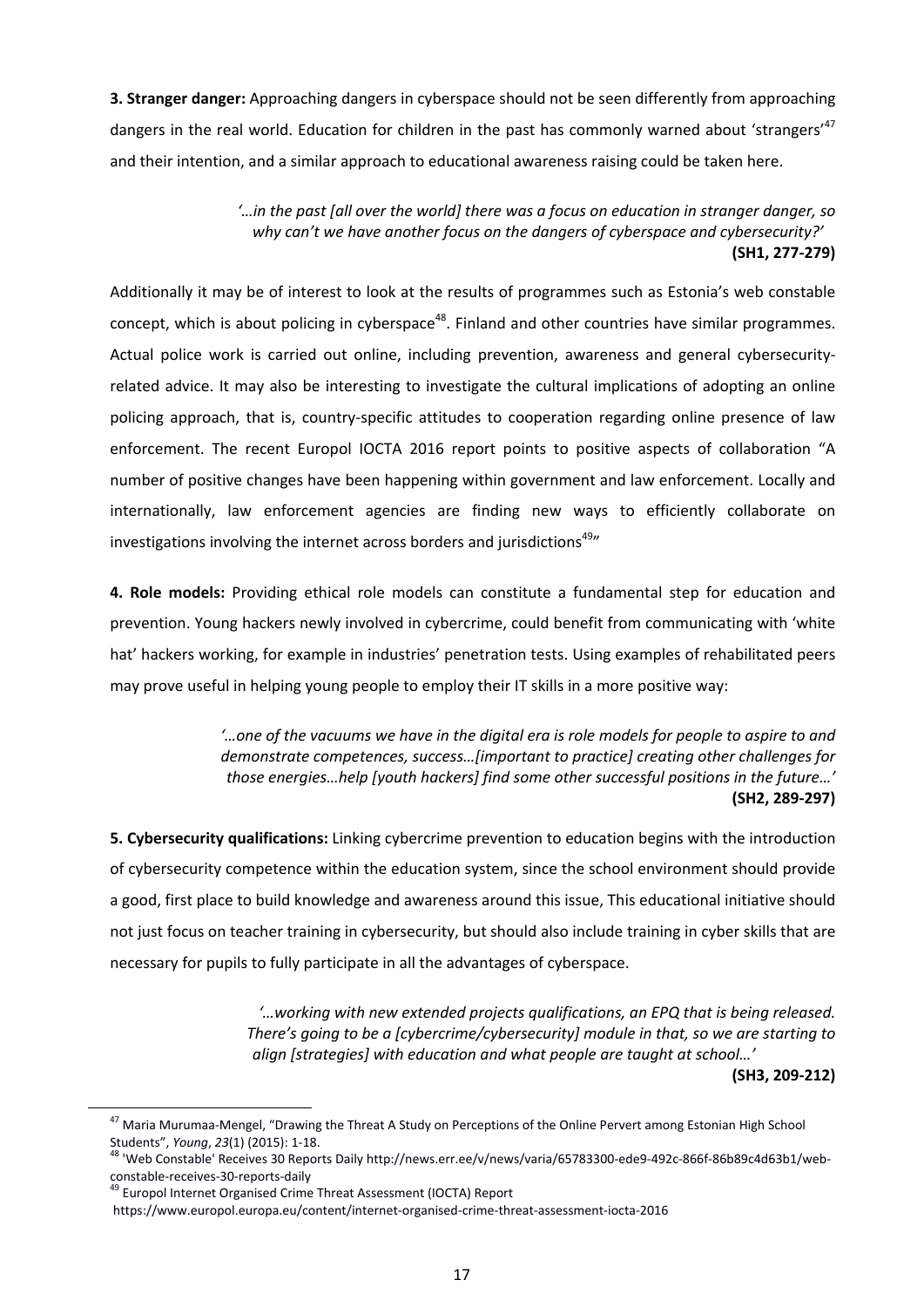**6. Cyber-awareness/safety programmes:** Stakeholder strategies to prevent juvenile hacking crimes have centred overwhelmingly on awareness and early education programmes directed at children and vulnerable groups (such as youth on the autistic spectrum). It was suggested that on-going and future cyber-awareness/safety programmes and law enforcement outreach schemes should incorporate hacking awareness and cybercrime deterrent information focusing on consequences of cybercrime for both themselves and victims:

> *'There is a, a shared responsibility to educate our youngsters of the risks - but also that the use of the Internet and technology might be criminal, and deter them from becoming cybercriminals using those tools.'* **(SHC, 30:50)**

**7. Developing skillsets:** Encouraging youth curiosity and diverting skills into alternative constructive and lawful uses is also imperative. Similar campaigns for senior-school and university-age youth might also be of value:

> *'…trying to reach them at the school, explaining the consequences that these [activities] may have in their future. That, try to promote the curiosity in them and try to, try to open their mind to white hacking…'* **(SHD, 10:06)**

Schoolteachers should receive training to engage with youth appropriately but all sectors of society should participate, to reflect a shared interest in the problem, and to reach as broad an audience as possible. Digital and social media avenues should be utilised, too, to promulgate the message of deterrence, avenues utilised should be the ones that youngsters currently prefer (e.g. traditional social media or web sites may not be the most appropriate channels in terms of reaching a broad audience). 'Gamification' should also be considered as a means of spreading the message.

A visible online policing presence should be instituted where it is not already in place and/or online community policing carried out by youth:

> *'…there should be online police, that there should be young police officers whose fulltime job is to go around forums and chatrooms and expose them, you know, like a cyber beat, and to be contactable and to be a positive influence in these worlds, you know.'* **(SHA, 26:13)**

### **4.2 Implications for Practice**

#### **Human factors**

**1. Online activity:** Human factors play a critical role in forming hacking pathways.

*'…parents do say he/she is not getting into trouble because he/she is upstairs at their computer. But actually…that is the wrong approach to take. Doesn't mean [they are] not getting into trouble…'* **(SH3, 267-269)** 

In order to disseminate knowledge about juvenile cybercrime as a real threat, it is important for parents to be aware of their own youth's online activity and risk: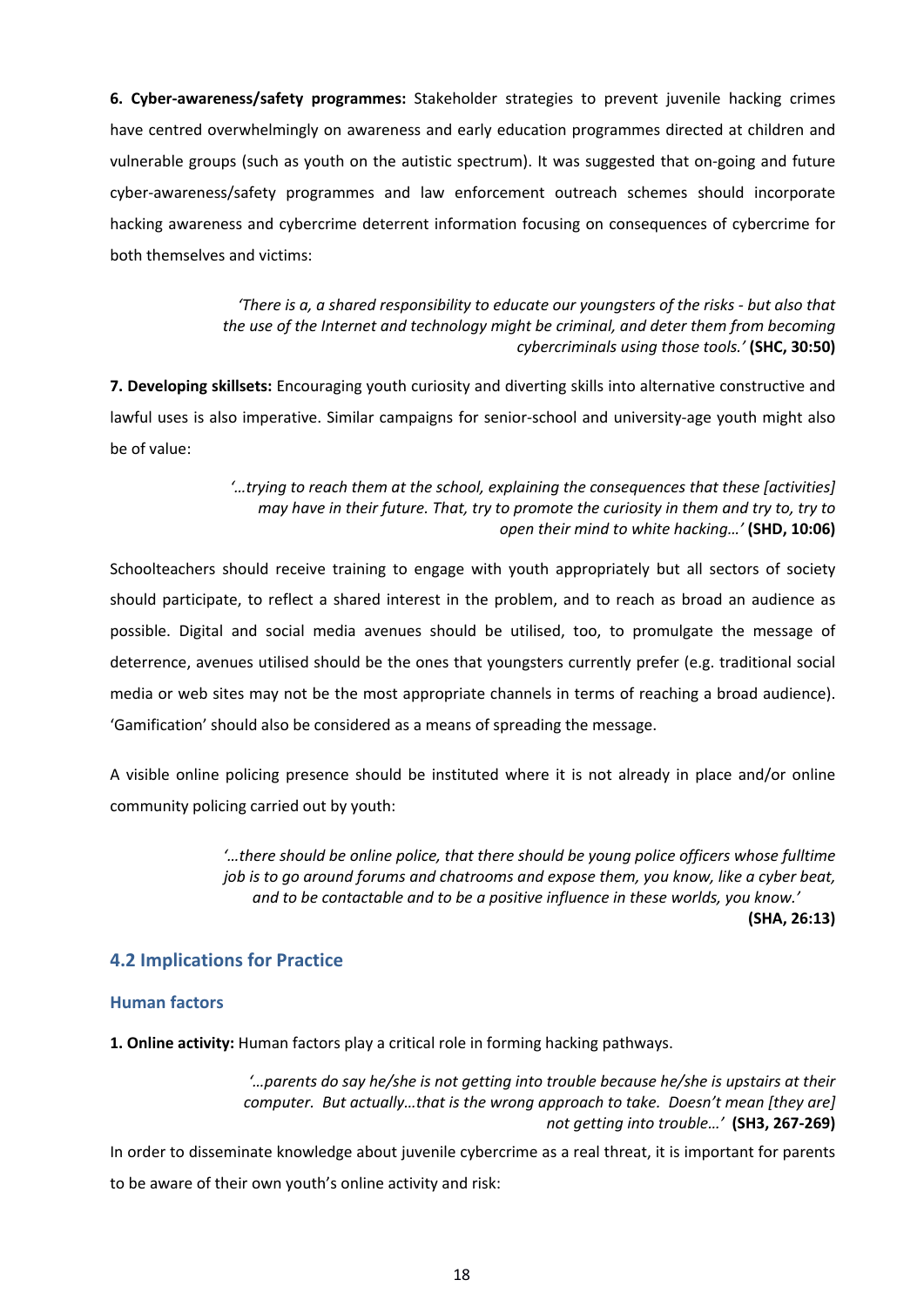*'…education becomes difficult because it's not just the kids. You have got to educate the parents. And that is where it becomes hard. We have got them for that time; small amount of time, whereas the parents are seeing them every day…'* **(SH1, 283-286)** 

2. **Monitoring and awareness**: Education around these issues should involve children and parents intergenerationally. Parents play a key role in monitoring children's online activities daily in order to protect and teach them about cyber-misconduct and cyber-victimization. However, during the week most youngsters spend time in environments where parents are not present, and arguably this should therefore perhaps be a shared responsibility. Problems arise when parents underestimate the risks of cyberspace or withdraw from IT communication since they may lack the interest or proper skills. These factors can lead to a gap between generations that only education can address.

### **4.3 Technology-factors**

**1. Context:** An interesting contribution to the current discussion regards the role of technological factors in enabling and providing a context in which youth feel able to hack:

> *'…[the internet] does create a nice environment where people can learn and they feel safe…that's a challenge for [law enforcement], trying to increase the perception of risk…'*  **(SH3, 74-75)**

Over the past two decades, the online environment has been perceived as a new frontier for learning, communication, connectivity and exchange. At the same time, perceptions of risk have become blurred and confusing. One of the main challenges for authorities is to increase society's awareness on cybercrime exposure, beyond popular cyber utopianism and uncritical enthusiasm about IT.

**2. Enabling factors:** Free or black market software, as well as the abuse of user-friendly encryption and anonymising tools and services, such as TOR and crypto currencies, are principal enabling factors to hacking – Darknets on the Deep Web facilitate sourcing and distribution. More rarely do individuals develop their own sophisticated tools to carry out elaborate, large-scale attacks.

> *'…a lot of these tools that you need to do that are available online and can be, you know, you either get them for free or you purchase them for a small amount.'* **(SHB, 3:17)**

> *'I think that's certainly also something that adds to, you know, the broader misuse of these technologies, the fact that it's becoming so 'user-friendly' almost, you know, to use them and commit crime.'* **(SHB, 11:48)**

### **4.4 Implications for Law enforcement**

**1. Role of policing:** Hacking is a threat for society and law enforcement, and requires that the threat be faced head-on. Once local police begin intervening in cases of youth hacking, their role will be critical as, this is a global problem that requires local solutions.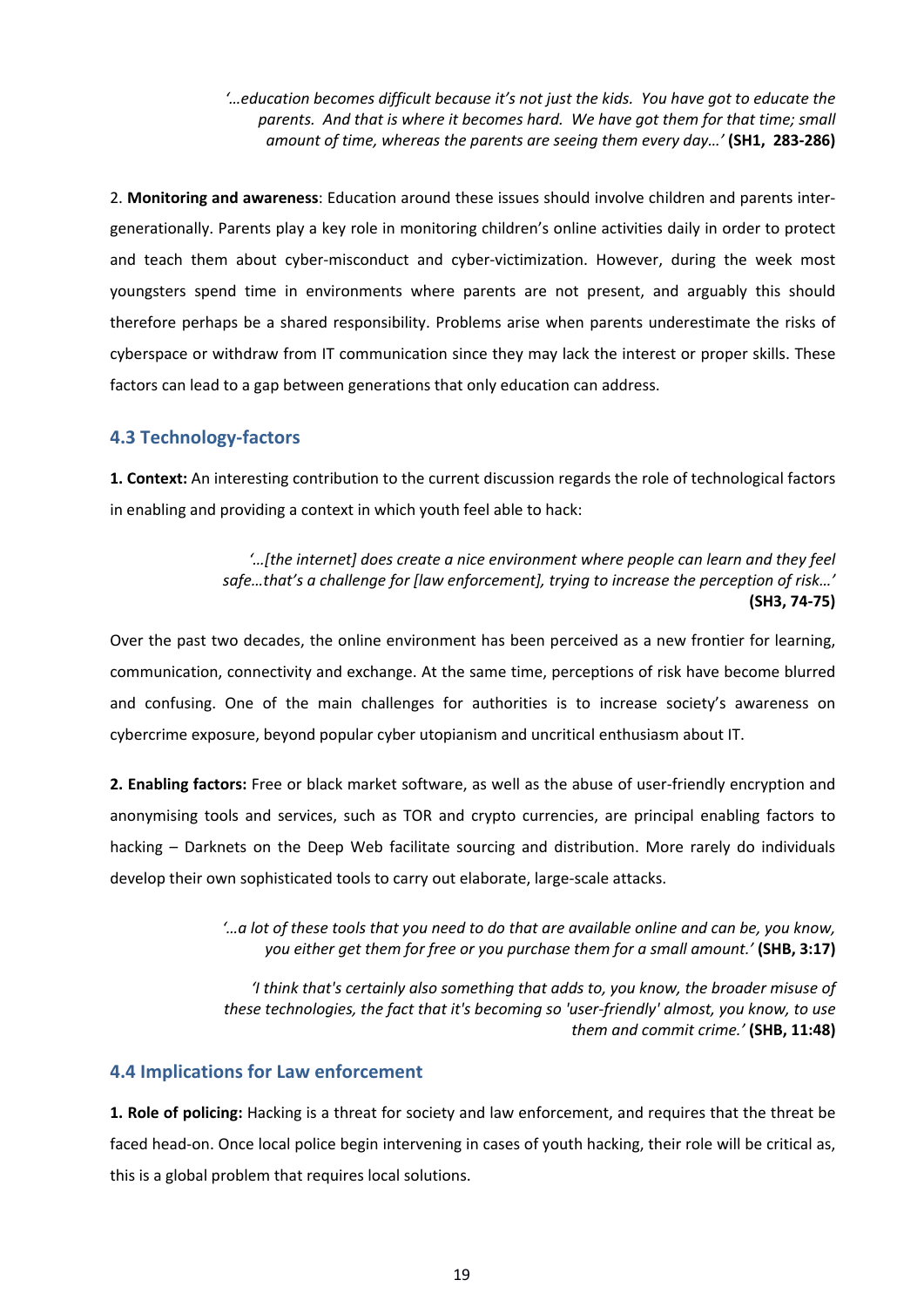*'…local and regional policing [need] the resources to buy in and to be able to have an [appropriate] response…we need to have a local police response where police are happy to talk with young people, to warn them about the consequences of [hacking and cybercrime] and being able to point them in the right [direction] to use their cyber-skills for good…'* **(SH3, 225-231)** 

**2. Consequences and Supporting Youth:** In fact, informing youth about the gravity of cybercrime in terms of consequences and directing them onto the ethical hacking pathways is the first step to encourage them towards using their cyber-skills in a positive way.

> *'…don't think [adolescents see their online behaviour] as a huge risk factor because there isn't a law enforcement presence online like there is on the street. So young people frequent environments online…where they can learn about cybercrime and cybercrime techniques… '* **(SH3, 69-72)**

Stakeholder respondents suggested that some youth who become involved in hacking are vulnerable, socially isolated and have low self-esteem. It is important that this is recognised in criminal investigations, and that law enforcement employ policy and practice protocols that have been developed for vulnerable youth. In the UK, for example, multi-agency working is seen as the key to the early and effective identification of risk to vulnerable youth, and to preventing those risks from escalating. Ideally these relationships bring about improved information sharing, joint decision making and coordinated action. Multi-agency models - the most common of which is the Multi-Agency Safeguarding Hub (MASH) - aim to improve the safeguarding response to vulnerable children and vulnerable adults through high quality and timely safeguarding action.

The Home Office has collated a national picture of what good multi-agency arrangements look like, including through MASH, co-located assessment or specialist teams. Whilst multi-agency working is critical in protecting children and vulnerable people, all agencies continue to retain their individual duties to identify, protect and support a child (section 11 of the Children Act 2004) or vulnerable person. It is therefore essential that practitioners collaborating during the criminal justice process are made aware of the nature of this particular form of offending and understand associated vulnerabilities.

**3. Minimization and status of authority online:** As discussed in the literature through the criminological framework of general theory of crime theory, cyberspace can be perceived as a place lacking guardians, where authority is minimized or forgotten.<sup>50 51 52</sup> It is important to combat this misconception, and fully inform young people about the online environment, specifically in terms of the legal consequences of

<sup>&</sup>lt;sup>50</sup> Moon et al., *A general theory of crime and computer crime,* 772.<br><sup>51</sup> Suler, *Online disinhibition effect*<br><sup>52</sup> Europol, *The Internet Organised Crime Threat Assessment (iOCTA)*, The Hague (2014).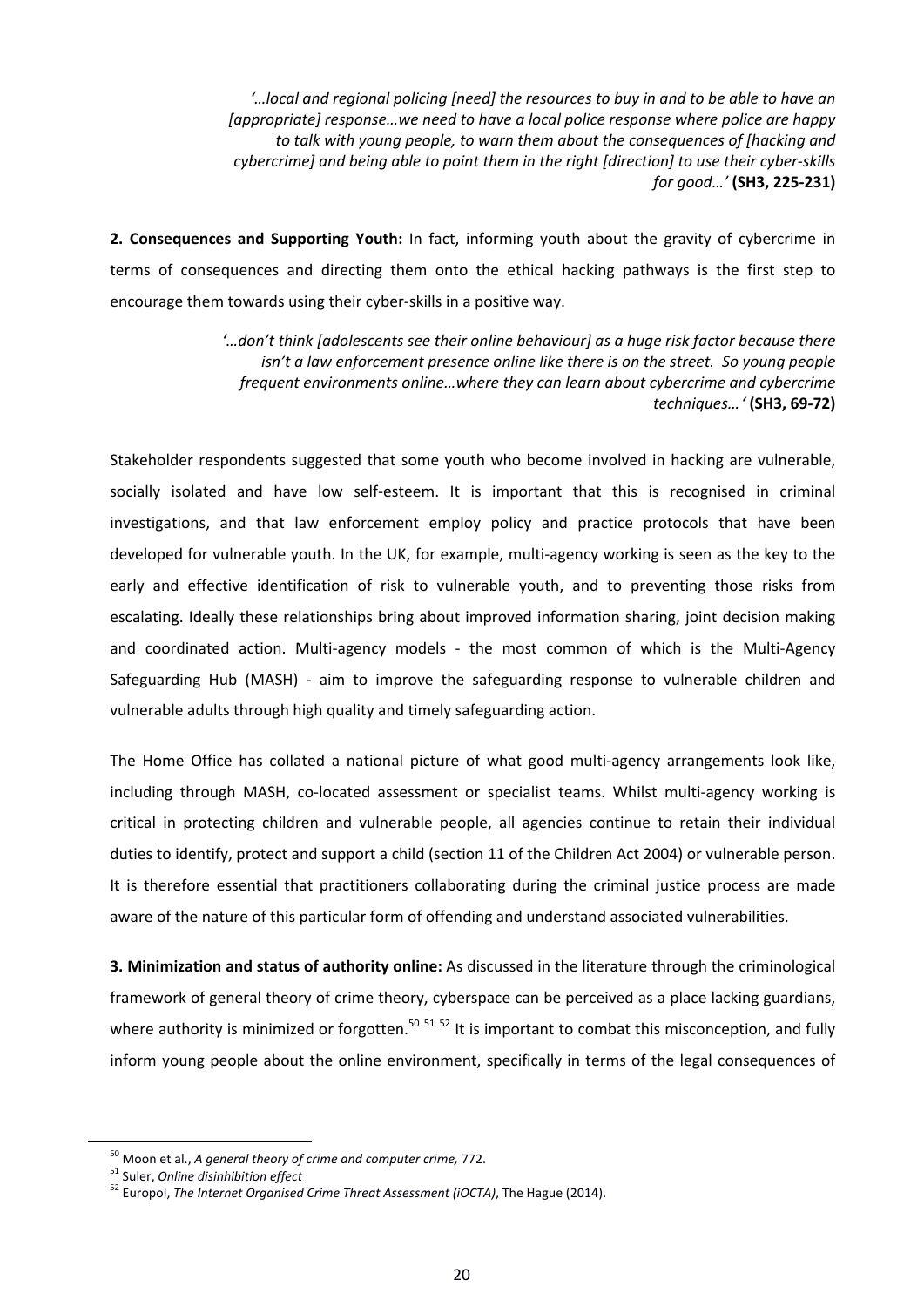cybercrime. Additionally, they should be made aware of the psychological harm and consequences that certain antisocial behaviour online can cause.

**4. Cybersecurity supply:** Insufficient capacity is one of the main challenges faced by cybersecurity stakeholders. Recruiting and retaining personnel with the necessary knowledge and expertise to reach young people must be a priority.

> *'…because of the fact that the industry usually pays better, it's very hard to maintain good people or retain good people. So I think for us to do our work better, I think, you know, having the people with the right skillset and being able to retain them is a big challenge.'* **(SHB, 35:29)**

**5. Protocols and precautions:** Technology can be used to free resources for more complex investigations. Legal and other pressure, e.g. through insurers, should be brought to bear on individuals and companies to take cyber precautions; cybersecurity protocols should be mandatory for new software and applications before release to the market.

> *'…in an ideal world, we would also have standards. We would have a framework that would define…for new software that comes along, that…these products need to meet certain standards, that in an ideal world, cybersecurity or online security or security becomes part of the norm…'* **(SHB, 35:29)**

# **4.5 Policy Implications**

The current research is adopting a societal focus on the issue and is critical in highlighting the importance of government led initiatives to ensure system wide change and adaptation.

> *'…producing a Parent Zone website, with the [Department of Education] on cybersecurity…'*  **(SH1, 13-14)**

The Department of Education is producing online material to spread information to parents on the theme of cybersecurity. The aim is prevention on simultaneous levels as illustrated in the next paragraphs.

> *'…we have an ambivalent relationship with hacking because if you are successful as a hacker, you may end up working for the NCA or a security firm…'* **(SH2, 177-179)**

Arguably any policy approach should adopt a multi-tier/faceted approach using the most appropriate communication channels, and employing suitable language that reaches young people and gets the message across. This multi faceted approach should also be based on a public-private-partnership model that includes industry and academia in raising awareness as well as preventing and protecting.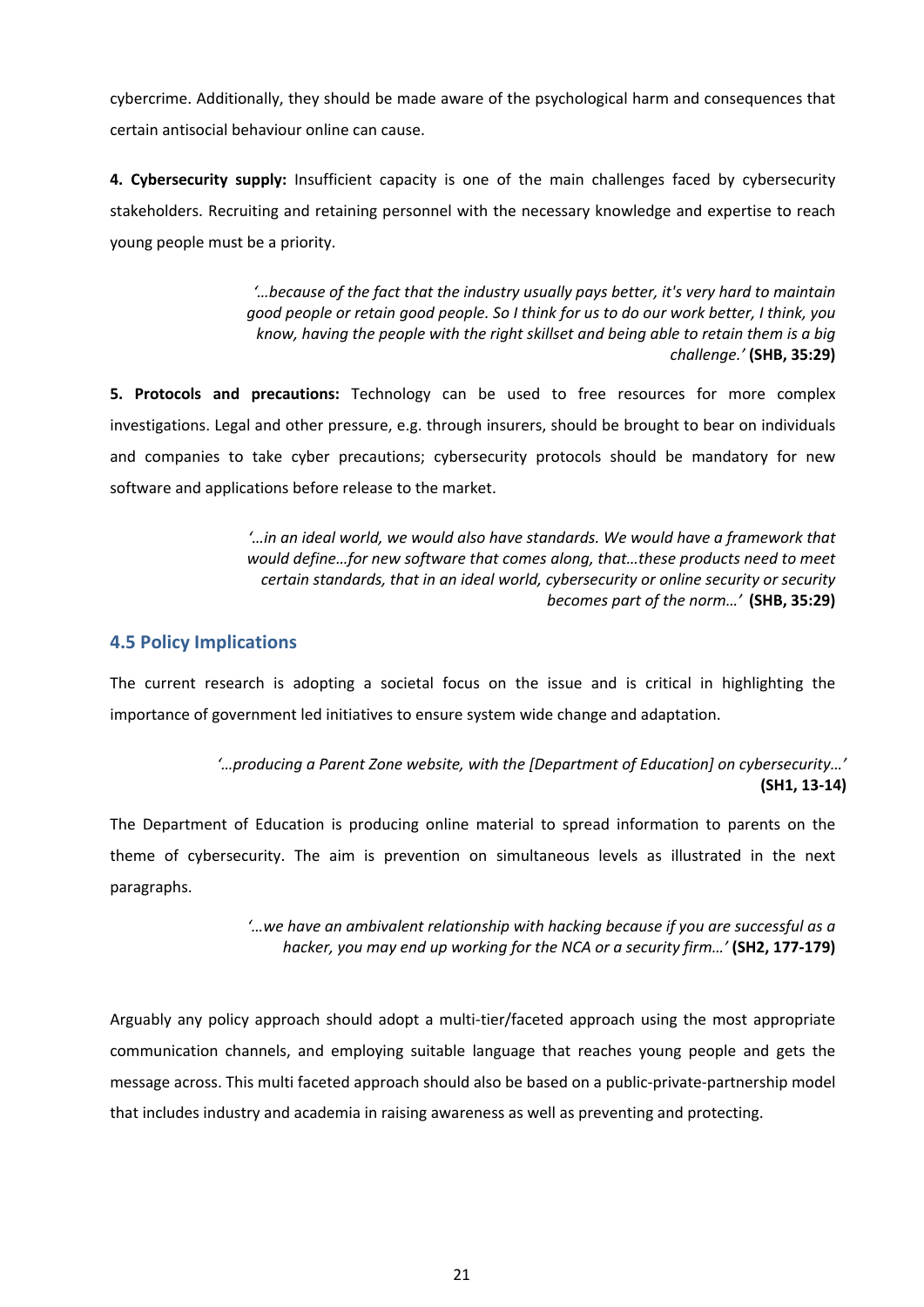This approach should be combined with competitions such as 'Hackathons' where again industry would be an important partner. Another concept to consider would be gamification, using popular gaming platforms and even games to deliver key messages.

When it comes to educating older generations, 'grass roots' approaches could be considered where younger generations teach older generations, for example the Kyle Academy project in Ayrshire, Scotland, where 1st year students participated in a 12-week cyber security and digital awareness project to bridge the social demographic by teaching basic cybersecurity to parents and grandparents.

# **4.6 Implications for Parents/caregivers**

As discussed in the literature, lack of parental mediation regarding internet use is positively related to children's risky online behaviour. On the other hand, family cohesion has been demonstrated to be a protection factor again cyber-criminal involvement. It is notable that IT constantly in progress, may be considered a field causing generations to part in terms of skills and interest. Current data are also considering family-related factors:

> *'…parents just need to understand that there are risks that their children take an interest in cybercrime and by understanding those risks, they can talk to their children about the potential consequences…also taking an interest in the skills they are generating, but encouraging them to use their skills for [good]…'* **(SH3, 252-257)**

Spreading knowledge about hacking among digital immigrants (parents) may prevent cyber-misconduct among digital natives (sons and daughters), reducing inter-generational gap effect.

> *'…a large communication campaign called 'Cyber-Choices', about trying to explain to parents what the risks are for the children getting into cybercrime and what we want is for parents to understand that their children can use their skills for positive…'*

#### **(SH3, 176-179)**

Campaigns have been put into practice in order to spread knowledge about the issue among families, but in particular to encourage skilled youths to exploit their talent in IT- related work in general, including ethical hacking pathways.

Parents and children need to be educated as to what constitutes a cybercrime such as hacking, It is clear when a youth breaks a shop window that a crime has been committed; however, exploratory behaviour online in the form of hacking can be less clear. Instructional and educational precise definitions should be formulated, along with a clear delivery of harm to victims, legal implications, and consequences of the behaviour.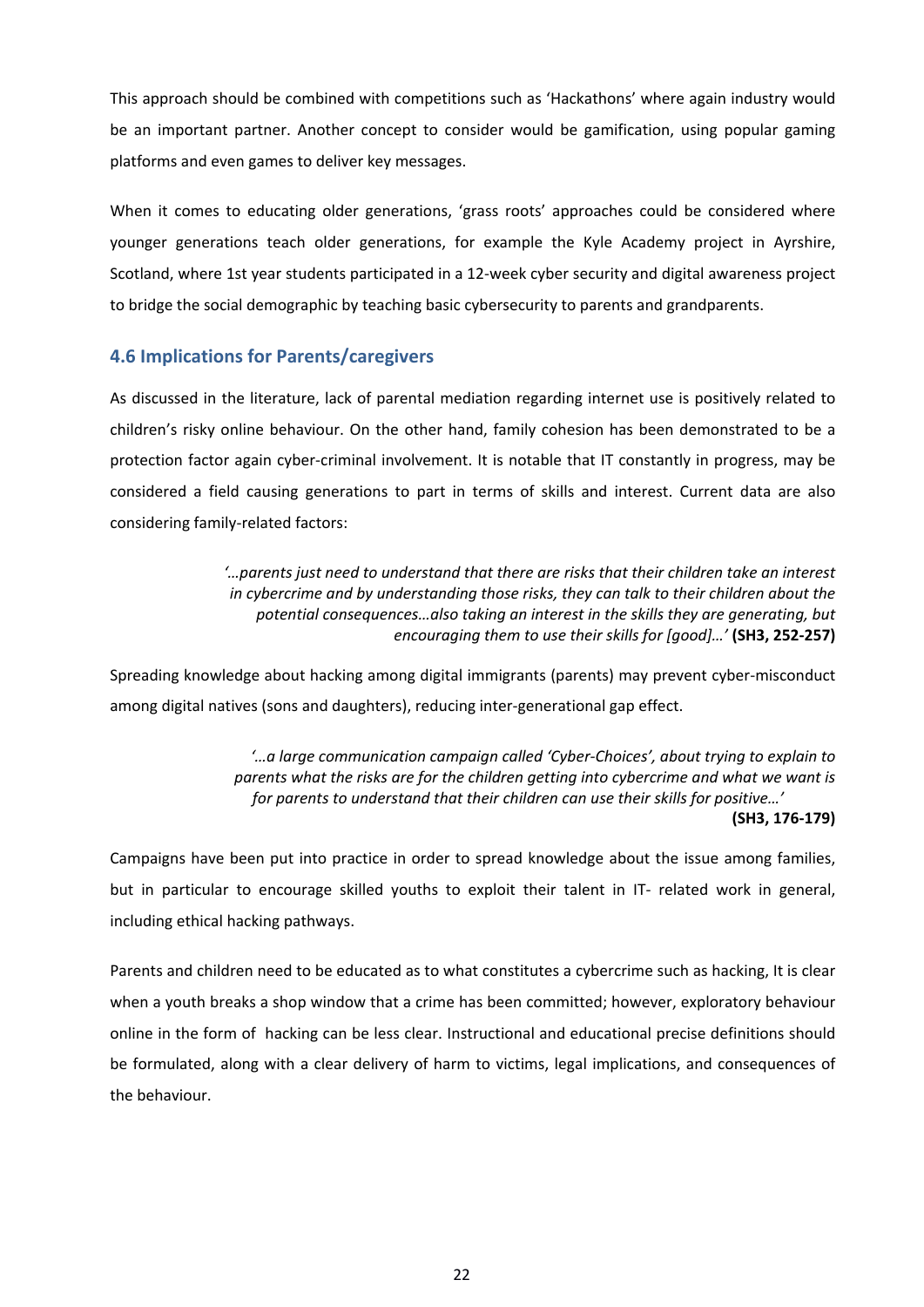# **5. Recommendations**

# **5.1 Industry Recommendations**

### **It is recommended that Industry:**

- 1. **Facilitate** the development of positive, legal pathways that inspire young people, cultivate and harness their technology skills, possibly through the provision of educational workshops/seminars, internships, youth industry placements and mentoring programmes;
- 2. **Support** the development of general educational awareness programmes for young people that could be designed on the basis of the detailed data gathered in this study;
- 3. **Collaborate** with law enforcement and policy makers to ensure that where feasible, the online environment where young people are most likely to encounter other hackers or become involved in criminal activity contains warnings about the illegality of this behaviour and the serious consequences of being caught. As previously stated, hackathons and other forms of competition where youngsters receive recognition for their talent should be considered, along with gamification as an important delivery mechanism. Investment is required to develop technology solutions to technology facilitated problem behaviour (for example; automatically delivered network warnings at the onset of a cyber-intrusive event) and develop software that can specifically profile juvenile/experimental hacking behaviour and issue appropriate warnings;
- 4. **Champion** large organisations producing online games, such as Microsoft, should through their social corporate responsibility budgets develop cyber champion programmes to harness the talents of very gifted computer literate youth to highlight and reward positive pathways. These programmes could be based upon competitions at school level and could carry a prestigious award on successful completion.

# **5.2 Interventions with Young People and Awareness Raising**

- 1. **Awareness raising** to inform all young people and parents about hacking and cybercrime through general awareness raising programmes in schools;
- 2. **Educate** young people about cyber security, cybercrime and the law this could include e-learning, micro-learning, gamification and relevant topics in school curricula.
- 3. **Identify** young people most at risk and work with them to raise awareness about the possible consequences of illegal online behaviour;
- 4. **Development** of a cyber-peer mentoring programme developed and delivered by young people who have been hackers to the most at-risk groups, identified through awareness raising work in collaboration with law enforcement and industry partners;
- 5. **Ensure** that awareness raising and educational initiatives extend to parents through programmes and campaigns;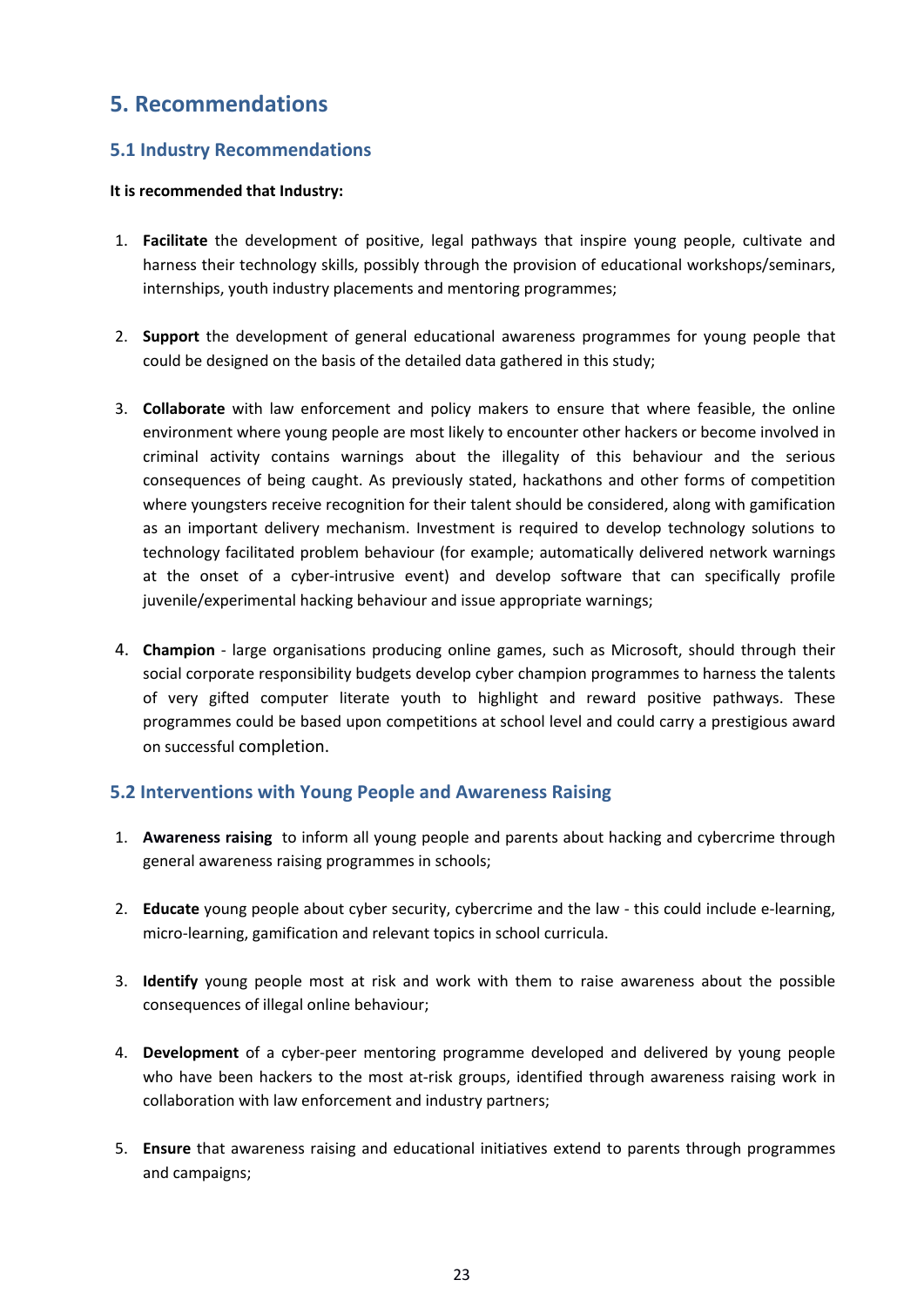- 6. **Disseminate**  National advertising campaigns (traditional and digital media) should highlight the serious consequences of hacking amongst young people. Online resources should be made available to parents, schoolteachers and youth to educate and inform.
- 7. **Support** Practitioners working with vulnerable youth should be trained to enable an understanding of hacking behaviour and should be equipped to respond to their specific support needs.

# **5.3 Policy Recommendations**

- 1. **Impact:** It is essential that governments and government agencies begin to acknowledge and recognise the extent to which vulnerable young people are becoming involved in illegal internet related activity, and the potential impact when discovered that this may have upon the lives of young people and their families;
- 2. **Policy:** It is imperative that comprehensive policies focused upon deterrence, prevention and rehabilitation are developed that consider potential loss to industry, but that also consider the needs of often vulnerable young perpetrators, and victim protection;
- 3. **Practice:** This should no longer be viewed as an industry problem but rather as a shared problem with responsibility for prevention and awareness raising resting with many key stakeholders including government agencies, NGOs and charities responsible for the welfare of children and young people, education, law enforcement, social services, industry as well as academia. The responsibility however falls upon governments to ensure that a central platform is provided to facilitate discussion, policy and practice development through organisations such as the UK Council for Child internet Safety, for example, in the UK context. Most countries will have similar organisations;
- 4. **Justice and the law:** Appropriate training and education for law enforcement and the judiciary is required. It is essential that criminal justice response including law enforcement investigation and sentencing practice is based upon new and emerging empirical research such as that provided here, in the development of policy guiding practice. Practical guidelines are required regarding appropriate interviewing and detention protocols given the potential vulnerability of these young offenders.

# **5.4 Research Recommendations & Next Steps**

- 1. **Metrics:** It is imperative that technology talented youth are identified at the first possible opportunity in the educational system. Metrics for I.Q, E.Q and C.Q exist, yet there is no early developmental metric to assess technology skills – this research team recommends the urgent development of a Technology Quotient (T.Q) with a view to early stage identification of these valuable skillsets, and subsequently nurturing and rewarding them through the educational system;
- 2. **Theory:** Many psychology and criminology theories have been conceptualised, tested and validated in real world environments – there is therefore an urgent need to empirically re-evaluate these theories in cyber contexts. They may need to be modified, or new theories may need to be conceptualised and tested (for example Routine Activity Theory in cyberspace, and Online Syndication);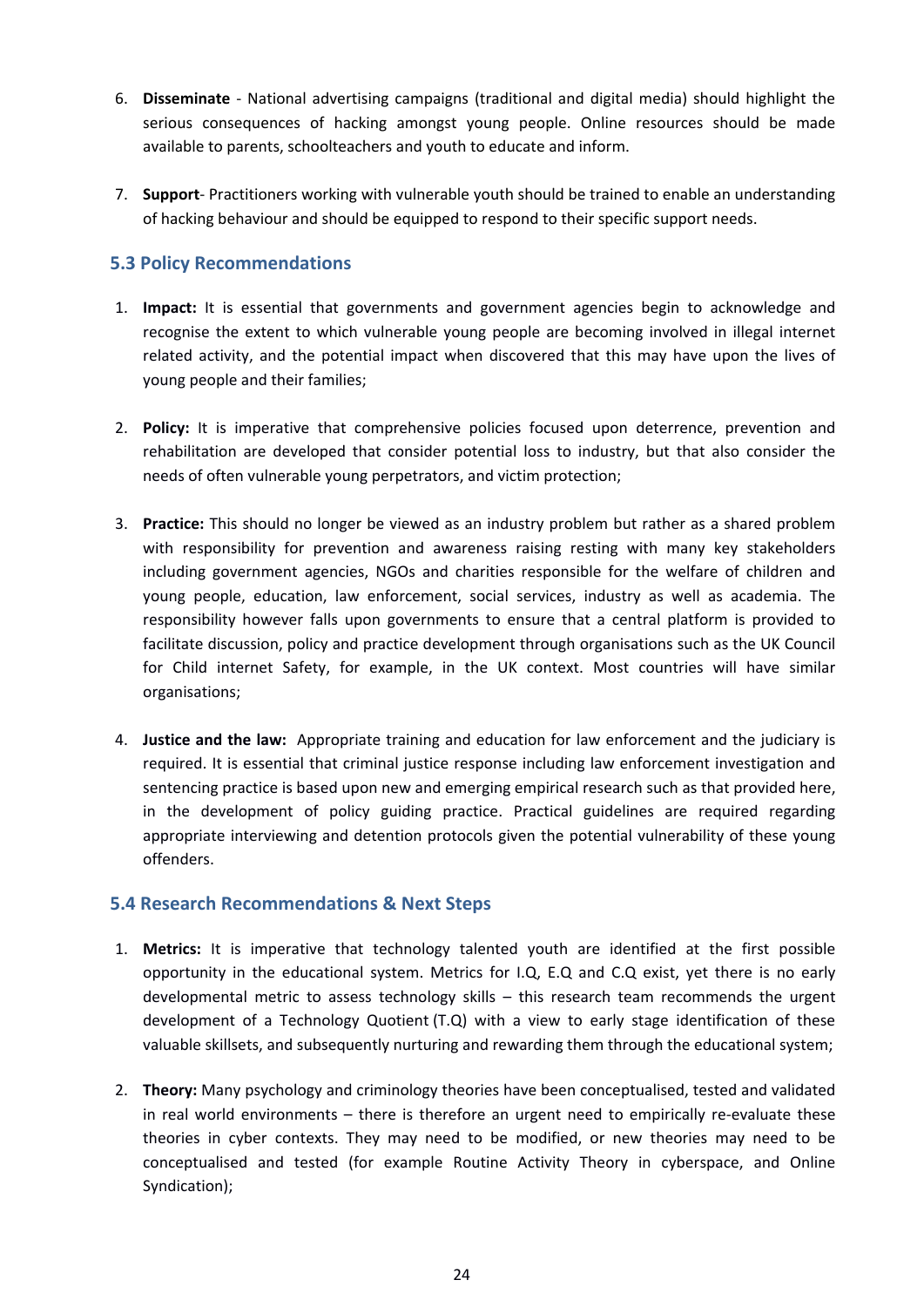- 3. **Research:** further research is urgently required to explore youth cognitive processes and motivation to engage in hacking. While a considerable amount has been written regarding the motives of hackers,<sup>53</sup> much of this has been theoretical in nature, with relatively little empirical work. Research should be trans-disciplinary incorporating developmental, physiological, affective and sociological aspects of the behaviour with a view to understanding and staging evidence-based interventions. (For example, research exploring hacking and internet addictive behaviours, and hacking tested according to Theory of Planned Behaviour which may have predictive value);
- 4. **Innovation:** There is a need to develop forums to collaborate with industry in terms of developing software and hardware to incorporate appropriate concepts and safeguards 'by design';
- 5. **Evaluation:** There seems to be an increasing amount of 'good' practice delivered by law enforcement and the education sector in providing youth with cyber-resilience and awareness. However, many of these initiatives occur in relative isolation to each other and have focused upon online safety in the context of abuse and risk, rather than online financial crime and hacking. More communication and knowledge sharing needs to occur to share practice, and evaluations need to be rolled out to measure outcomes and impact at EU-level and internationally;
- 6. **Training:** Principles of 'Achieving Best Evidence' within criminal justice proceedings must be integrated into work undertaken with regard to adolescent hackers. This will assure appropriate information is gathered in understanding elements of risk and engagement with online anti-social behaviour. In turn, the information will inform future prevention and intervention practice, and will provide a range of stakeholders with descriptive, rich and rigorous data and understanding for their own practice as the threat and extent of youth cybercrime evolves. Rank and file police officers will need additional 'baseline' training across dealing with cyber juvenile delinquents in terms of detection and arrest, along with understanding key principles of cybercrime victimisation and offending, including a more detailed perspective and introduction to the role of computers and technology in facilitating hacking and other forms of cybercrime. We must avoid a potential generation of law enforcement officers becoming 'un'-synced with the communities they are meant to protect, engage and support, in real world and in cyber contexts;
- 7. **Prototype:** There is a clear need to urgently act upon the key findings from this preliminary, ground breaking research. This work was based upon interviews with stakeholders who work closely with young hackers but does not include any interviews with this group; unfortunately it proved very difficult to gain access given the short research time frame. Funding for the second stage of this work will be sought to work proactively with industry and educators and reformed young hackers to develop a prototype educational awareness programme for young people that will be piloted and evaluated in a small number of schools.

 $\overline{a}$ 

<sup>53</sup> Kirwan & Power, *The Psychology of Cybercrime: Concepts and Principles*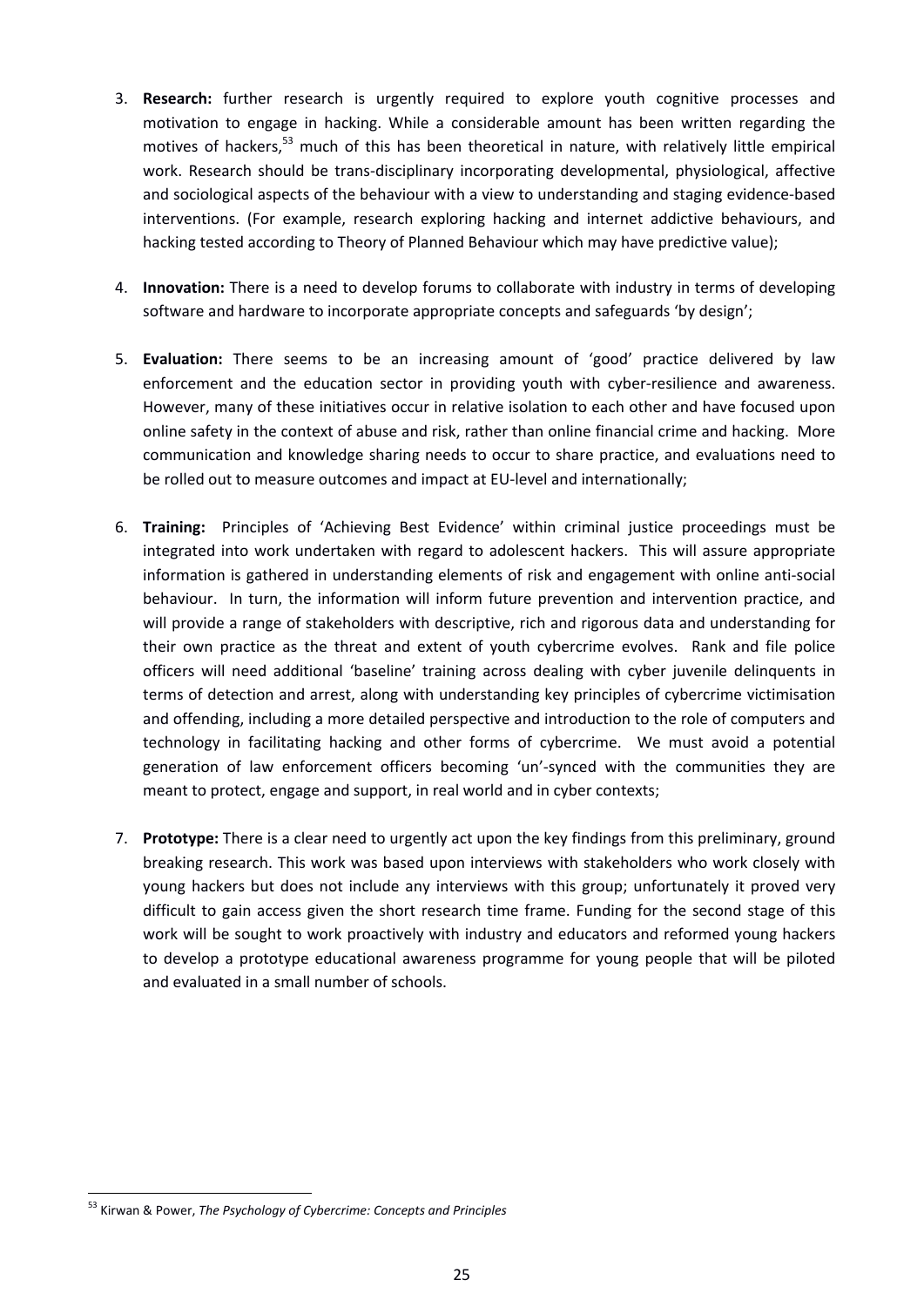#### **Research Team**

The research was designed and led by Principal Investigator Adjunct Associate Professor Mary Aiken, Geary Institute for Public Policy, University College Dublin (UCD), and Principal Investigator Professor Julia Davidson, Middlesex University (MDX) and Dr Philipp Amann from the Europol's European Cybercrime Centre (EC3) as an initiative of the EC3 Academic Advisory Network.

The project Team included Dr Jeffrey DeMarco (Project Manager) MDX, Dr Selga Medenieks (Trinity College Dublin) – Research Consultant MDX, and Dr Pavel Gladyshev – Research Consultant UCD, with assistance from Ciaran Haughton – Research Assistant Geary Institute UCD and Giulia Perasso – Research Assistant MDX.

#### **Funding**

This research was funded by Paladin Capital Group as part of the *Pro-techno Social* initiative programme.

#### **Ethics**

This research received ethical approval centrally from Middlesex University. The research subscribed to British Psychological Society and British Society of Criminology guidelines in confidentiality and anonymity. The research also subscribed to Data Protection regulations in line with university and governmental guidelines.

#### **Stakeholders**

This research would not have been possible without the participation and input of a multi-disciplinary group of stakeholders. Contributors included:

- $\triangleright$  Secondary School Principal Teacher of Computer Science
- $\triangleright$  The Tavistock and Portman NHS Foundation Trust
- $\triangleright$  The National Crime Agency
- $>$  INTERPOL
- $\triangleright$  Europol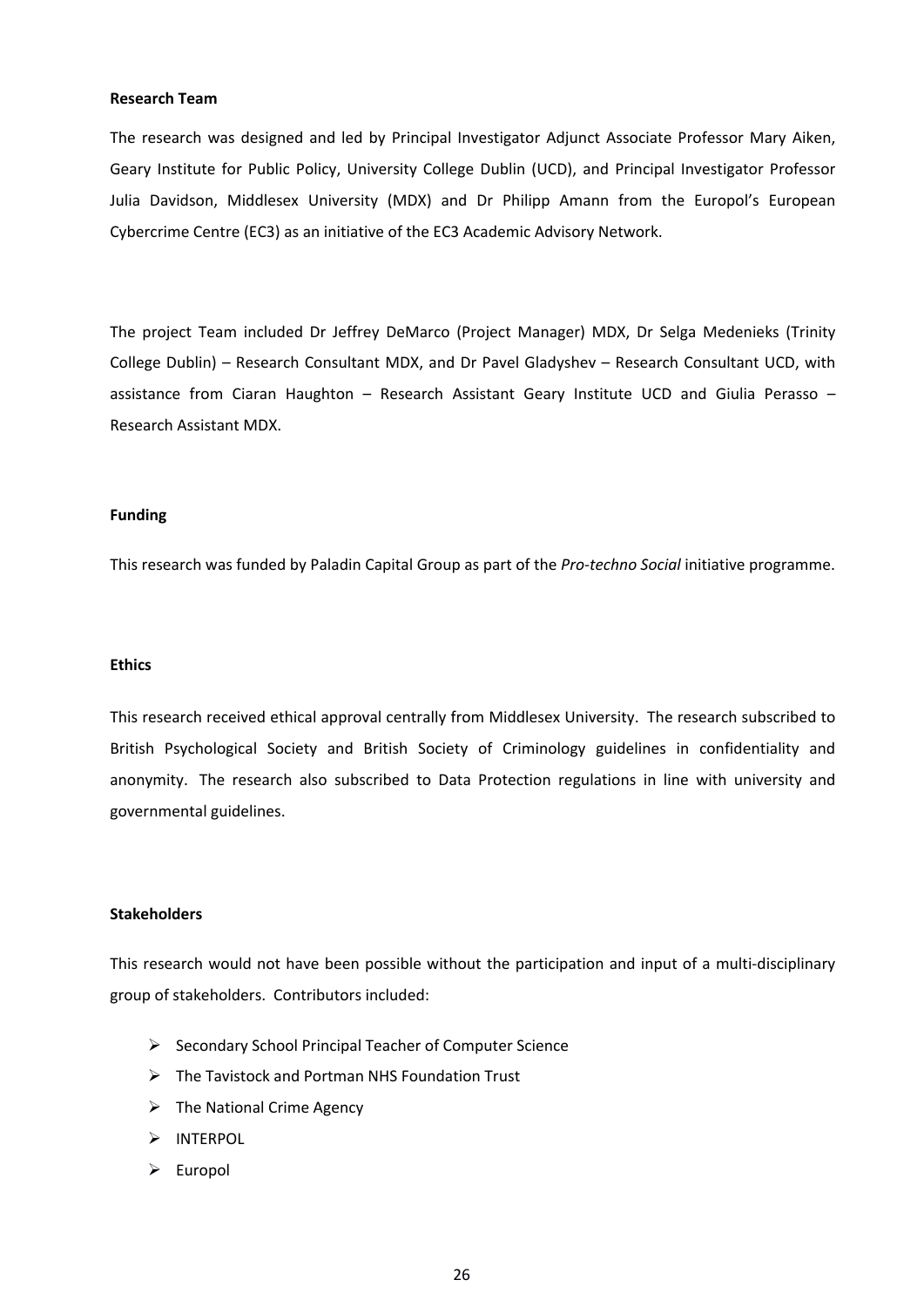# **Appendix 1: List of common terms**

| 4Chan                                                       | English-language Internet forum for anonymous posting and<br>discussion of images                                                                                                                                                                                 |
|-------------------------------------------------------------|-------------------------------------------------------------------------------------------------------------------------------------------------------------------------------------------------------------------------------------------------------------------|
| /b/ (Random)                                                | Most popular section of 4Chan, dedicated to be random<br>"imageboard" for nearly all type of content with minimal<br>restrictions. It is infamous as a source of gore and shock media                                                                             |
| <b>DDoS</b> (Distributed<br><b>Denial of Service)</b>       | A cyberattack designed to make an Internet service unavailable to<br>it intended users. DDoS is performed using multiple compromised<br>systems on the Internet that flood the targeted service with bogus<br>service requests to exhaust its processing capacity |
| <b>IP (Internet Protocol)</b>                               | The fundamental communication mechanism of the Internet that<br>allows<br>multiple<br>computer networks<br>be<br>to<br>seamlessly<br>interconnected into the global computer network via IP "gateways"                                                            |
| <b>IRC</b> (Internet Relay<br>Chat)                         | An early instant messaging system. It consists of multiple<br>"channels" that<br>be<br>used for<br>real-time text-based<br>can<br>teleconferencing                                                                                                                |
| <b>LOIC (Low Orbit Ion</b><br>Cannon)                       | Software application originally developed by Praetox Technologies<br>for network stress testing that became popular as a tool for<br>distributed denial of service attacks                                                                                        |
| <b>NCA</b>                                                  | National Crime Agency, UK                                                                                                                                                                                                                                         |
| <b>Script kiddie</b>                                        | A computer hacker relying on off-the-shelf exploitation techniques<br>and tools ("scripts") without the deep understanding of how they<br>work. The term "kiddie" refers to the professional immaturity of<br>such hackers rather than their age                  |
| <b>SQL (Structured Query</b><br>Language)                   | A standard computer language for querying and manipulating<br>contents of electronic databases                                                                                                                                                                    |
| <b>TOR (The Onion</b><br><b>Routing)</b>                    | A secure communication technology and an online service designed<br>to conceal identity of its users. It relies on the use of strong<br>encryption and a geographically distributed network of TOR<br>"nodes" operated by volunteers                              |
| <b>VPN</b><br>(Virtual<br><b>Private</b><br><b>Network)</b> | A secure communication service that connects a computer to a<br>remote computer network using encrypted connection over the<br>Internet rather than a dedicated communication link                                                                                |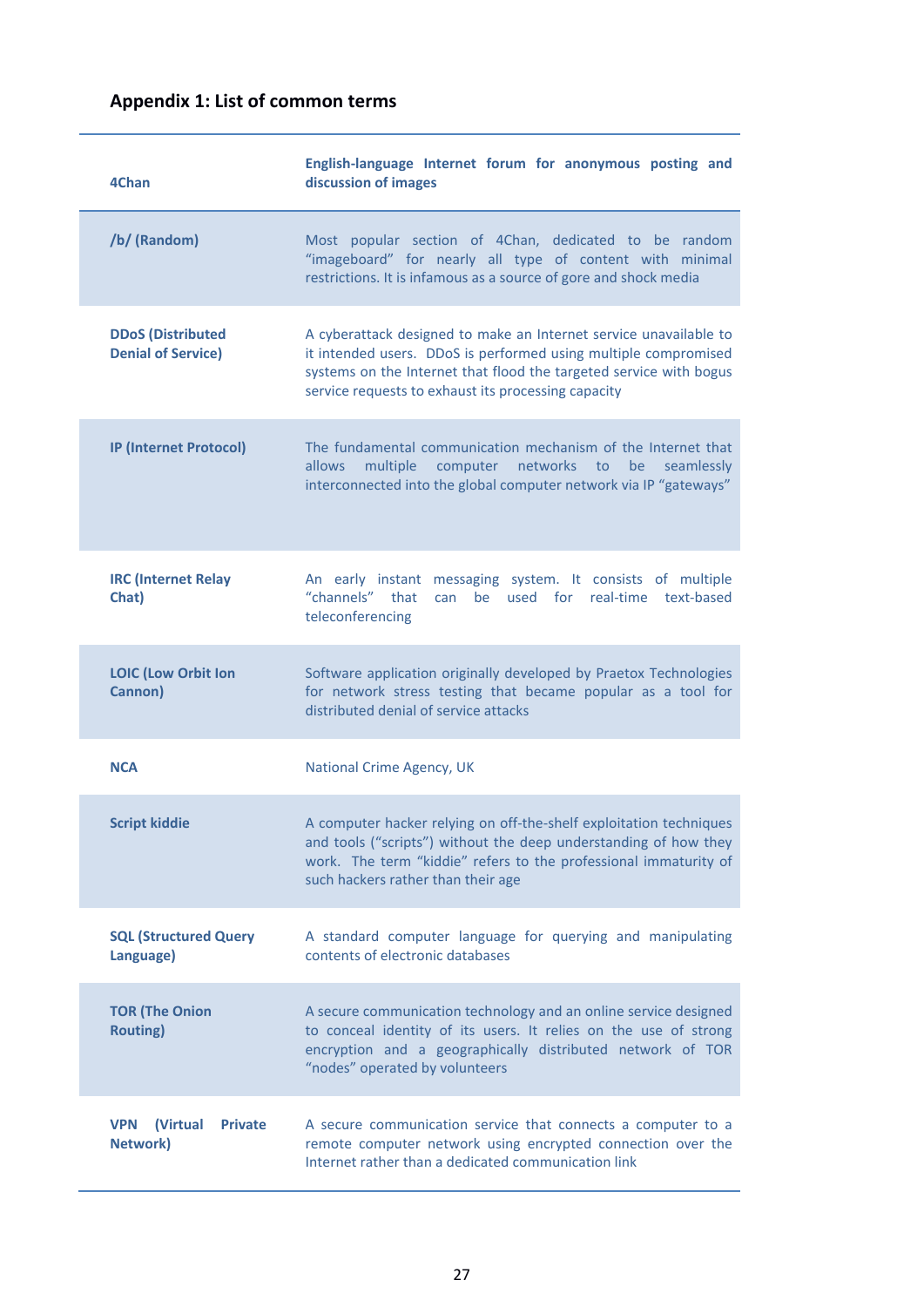#### **Appendix 2: Bibliography**

- Aiken, M. (2016). Not Kidding. *Freud's The Brewery Journal: Cybercrime*, *6*, 49–52. Retrieved from https://issuu.com/freuds8/docs/brewery\_final\_single\_pages/48.
- Aiken, M., Mc Mahon, C., Haughton, C., O'Neill, L., & O'Carroll, E. (2015). A consideration of the social impact of cybercrime: Examples from hacking, piracy, and child abuse material online. *Contemporary Social Science*, 1–19.
- Ali, R., McAlaney, J., Faily, S., Phalp, K., & Katos, V. (2015). Mitigating circumstances in cybercrime: A position paper. In *2015 IEEE International Conference on Computer and Information Technology; Ubiquitous Computing and Communications; Dependable, Autonomic and Secure Computing; Pervasive Intelligence and Computing. (CIT/IUCC/DASC/PICOM), 2015 IEEE International Conference*  (pp. 1972-1976).
- Alonzo, M., & Aiken, M. (2004). Flaming in electronic communication. *Decision Support Systems*, *36*(3), 205–213. http://doi.org/10.1016/S0167-9236(02)00190-2.
- Apler, M. (2014). "Can our kids hack it with computers?": Constructing youth hackers in family computing magazines (1983–1987). *International Journal of Communication 8,* 673–698.
- Árpád, I. (2013). A greater involvement of education in fight against cybercrime. *Procedia Social and Behavioural Sciences*, *83*, 371–377.
- Bossler, A. M., Holt, T. J., & May, D. C. (2012). Predicting online harassment victimization among a juvenile population. *Youth and Society*, *44*(4), 500-523.
- Boyu, G. (2016). Why hackers become crackers An analysis of conflicts faced by hackers. *Public Administration Research, 5*(1)*.*
- Buchen, L. (2011). Scientists and autism, when geeks meet. *Nature 479,* 25-27*.* doi:10.1038/479025a.
- Caldwell, T. (2011). Ethical hackers: Putting on the white hat. *Network Security*, *2011*(7), 10–13.
- Colins, F.O., Bijttebier, P., Broekaert, E., Andershed, H. (2014). Psychopathic-like traits among detained female adolescents: Reliability and validity of the antisocial process screening device and the youth psychopathic traits inventory*. Assessment 2014, 21*(2) 195–209*.*
- Conrad, J. (2012). Seeking help: the important role of ethical hackers. *Network Security*, *2012*(8), 5–8.
- Csikszentmihalyi, M., & Rathunde, K. (1993). *The measurement of flow in everyday life: Toward a theory of emergent motivation.* Lincoln, NE: University of Nebraska Press.
- Del Rey, R., Lazuras, L., Casas, J. A., Barkoukis, V., Ortega Ruiz, R., Tsorbatzoudis, H. (2015). Does empathy predict (cyber) bullying perpetration and how do age, gender, nationality affect this relationship? *Learning and individual differences, 45, 275-281.*
- DeMarco, J. V. (2001). It's not just fun and "war games"–juveniles and computer crime', *49*(3), 48–55.
- Dong, G., DeVito, E., Du, X., Cui, Z. (2012). Impaired inhibitory control in Internet addiction disorder: A functional magnetic resonance imagining study. *Psychiatry Research: Neuroimaging, 203*(2-3*)*, 153- 158.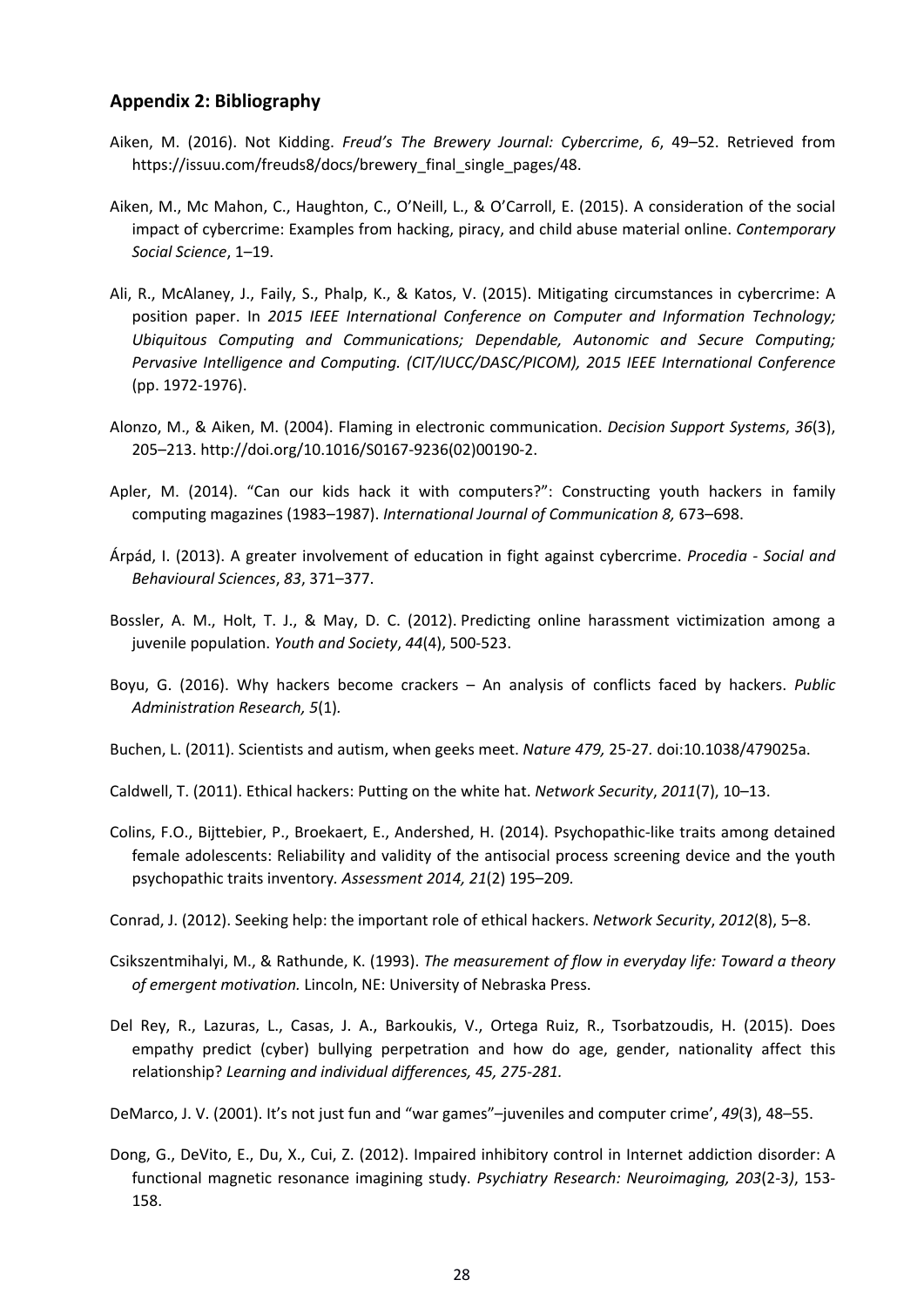- Dongping, L., Li X., Yanhui W., Zhao L., Zhenzhou, B., Fangfang, W. (2014). School connectedness and problematic internet use in adolescents: A moderated mediation model of deviant peer affiliation and self-control. *Journal of Abnormal Child Psychology, 41*(8)*,* 1231–1242.
- Donner, C.M., Marcum, C., Jennings, W.J., Higgins, E., Banfield, J. (2014). Low self-control and cybercrime: Exploring the utility of the general theory of crime beyond digital piracy. *Computers in Human Behaviour, 34,* 165–172*.*
- Donner, M. (2016). The gender gap and cybercrime: An examination of college students' online offending. *Victims & Offenders: An International Journal of Evidence-based Research, Policy, and Practice, 11*(4)*,* 556-577.
- Doug Hyun, H., Bolo, N., Daniels, M.A., Arenella, L., In Kyoon, L., Renshaw, P.F. (2011). Brain activity and desire for internet video game play. Comprehensive Psychiatry, 52(1), 88–95.
- Fanti, K. A, Hadjicharalambous, M., Katsimicha, E. (2013). Adolescent callous-unemotional traits mediates the longitudinal association between conduct problems and media violence exposure. *Societies, 3*(3)*,* 298-315*.*
- Feixa, C. (2011). Los hijos en casa: "¿hacker's o hikikomoris?". *Virtualis 2*(3), 5-17.
- Fishbein, M. & Ajzen, I. (1975*). Belief, attitude, intention and behaviour: an introduction to theory and research.* Reading, MA: Addison-Wesl.
- Fötinger, C. S., & Ziegler, W. (2004). *Understanding a hacker's mind A psychological insight into the hijacking of identities*. Krems an der Donau: RSA Security.
- Furnell, S. (2009). Hackers, viruses and malicious software. In Y. Jewkes & M. Yar (Eds.), *Handbook of Internet Crime* (pp. 173–193). New York: Willan Publishing.
- Gámez-Guadix, M., Orue, I., Smith P.K, Calvete, E. (2013). Longitudinal and reciprocal relations of cyberbullying with depression, substance use, and problematic internet use among adolescents. *Journal of Adolescent Health, 53*(4)*,* 446-452.
- Harvey, I., Bolgan, S., Mosca, D., McLean, C., Rusconi, E. (2016). Systemizers are better code-breakers: Self-reported systemizing predicts code-breaking performance in expert hackers and naïve participants. *Frontiers in Human Neuroscience, 10.*
- Herjanto H. (2013). *Decisions to commit digital piracy: the role of emotions and virtues.* Doctoral dissertation. Auckland University of Technology: Auckland, NZ.
- Hing Fong, C. (2014). *Understanding adolescents unethical online behaviours: a structural approach*  (Unpublished dissertation). University of Hong Kong: Hong Kong.
- Ho, L.-H., Lin, Y.-T., & Huang, C.-H. (2012). Influences of online lifestyle on juvenile cybercrime behaviours in Taiwan. *Procedia Engineering*, *29*, 2545–2550.
- Hogan, J. (2012). *Academic integrity: A study of attitudes and behaviours focused on technology & narcissism* (Unpublished Thesis). University of Arkansas: Fayetteville, Arkansas.

Hollinger, R. C. (1997). *Crime, deviance and the computer*. Brookfield, VT: Darthmouth.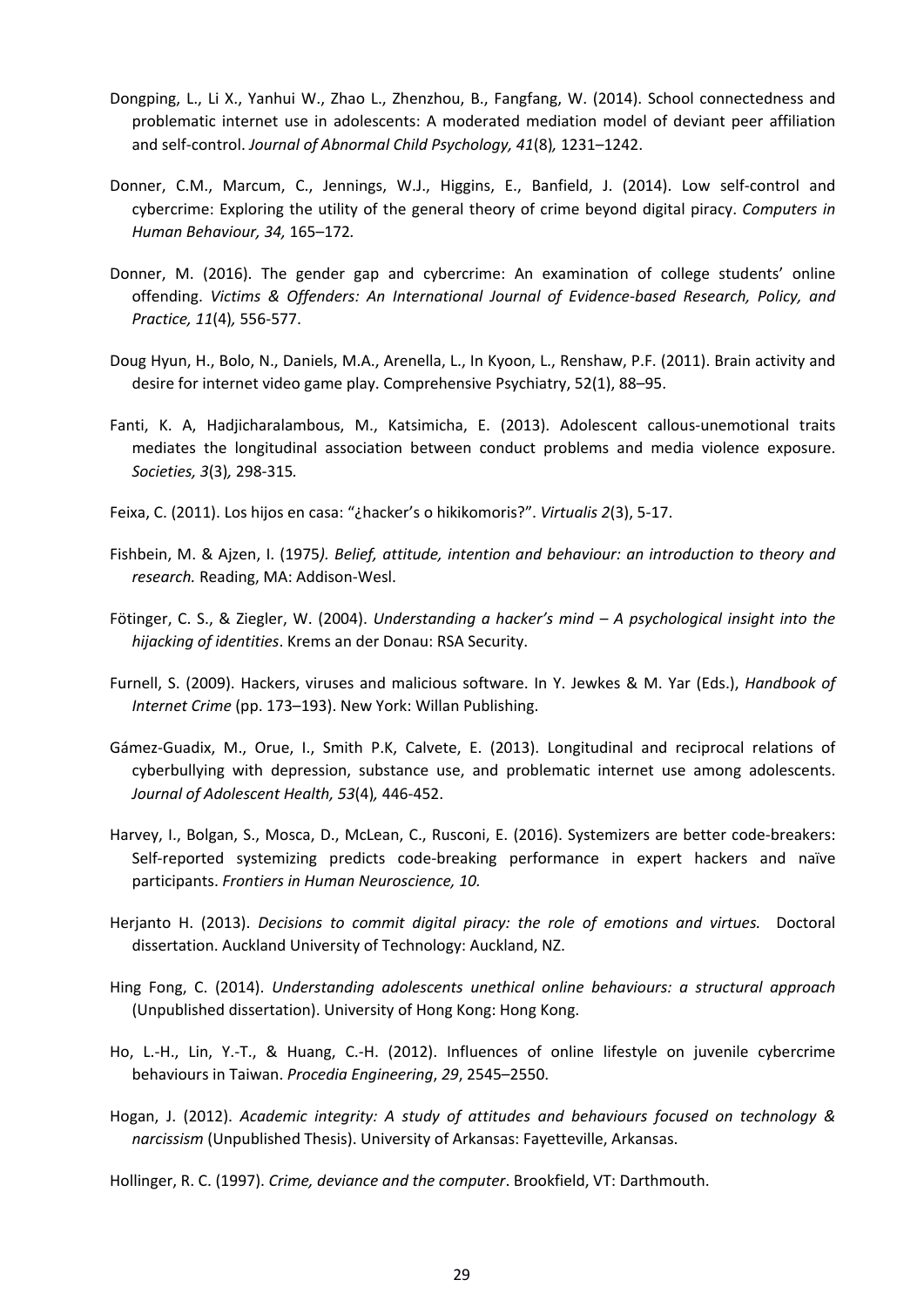- Holt, H., Strumsky, D., Smirnova, O., & Kilger, M. (2012). Examining the Social Networks of Malware Writers and Hackers. *International Journal of Cyber Criminology*, *6*(1), 891–903.
- Hou, H., Jia, S., Hu S., Fan, R., Sun, W., Sun, T., Zhang, H., (2012). Reduced striatal dopamine transporters in people with internet addiction disorder. *Journal of Biomedicine and Biotechnology,* 2012*. doi:10.1155/2012/854524.*
- International Telecommunications Union. (2015). ICT Facts and Figures The world in 2015. Retrieved from http://www.itu.int/en/ITU-D/Statistics/Documents/facts/ICTFactsFigures2015.pdf
- Jafarkarimi, H. (2015). Individual characteristics and hacking, piracy, online gambling and pornography use among students: A study in Malaysia. *International Journal of Cyber Behaviour, Psychology and Learning (IJCBPL) 5*(2), 30-34.
- Jewkes, Y., & Yar, M. (2013). *Handbook of Internet Crime*. London: Routledge.
- Joinson, A. (2001). Self-disclosure in computer-mediated communication : The role of self-awareness and visual anonymity. *European Journal of Social Psychology*, *31*(2), 177–192.
- Johnson, F.N. & Dudek, D. (2011). Return of the hacker as hero: Fictions and realities of teenage technological experts*. Children's Literature in Education, 42*(3), 184-195*.* doi:10.1007/s10583-011- 9137-0.
- Jongwoo, J.K., Eun Hee Park, E., Baskerville, R. L. (2016). A model of emotion and computer abuse. *Information & Management 53*(1), *91–108.*
- Juyu Yen, Cheng Fang Yen, Cheng Sheng Chen, Tze Chun Tang, and Chih Hung Ko (2009). The association between adult ADHD symptoms and Internet addiction among college students: The gender difference. *CyberPsychology & Behaviour, 12*(2), 187-191. doi:10.1089/cpb.2008.0113.
- Kirwan, G., & Power, A. (2013). *Cybercrime: The Psychology of Online Offenders*. Cambridge: Cambridge University Press.
- Ko, C.-H., Liu, G.-C., Yen, J.-Y., Chen, C.-Y., Yen, C.-F., & Chen, C.-S. (2013). Brain correlates of craving for online gaming under cue exposure in subjects with Internet gaming addiction and in remitted subjects. *Addiction Biology*, *18*(3), 559–69.
- Kyung-shick, C. (2008). Computer crime victimization and integrated theory: An empirical assessment. *International Journal of Cyber Criminology, 2*(1), *308–333.*
- Lau, W. & Yuen, A. (2014). Internet ethics of adolescents*. Computers and Education, 72,* 378-385.
- Li, B., Friston, K. J., Liu, J., Liu, Y., Zhang, G., Cao, F., … Hu, D. (2014). Impaired frontal-basal ganglia connectivity in adolescents with Internet addiction. *Scientific Reports, 4,* 331–345.
- Lickiewicz, J. (2013). The perpetrators of computer crimes as a heterogeneous group. *Zagadnien Nauk Sadowych, 93,* 391-403.
- Lin, T. C., Tsai, R., Sun P. C. (2011, April). What Drives a Computer Hacking? An Empirical Investigation of the Factors Influencing Individual's Intention for Hacking*,* International Conference on Management Learning and Business Technology Education. Meiho University. Taiwan.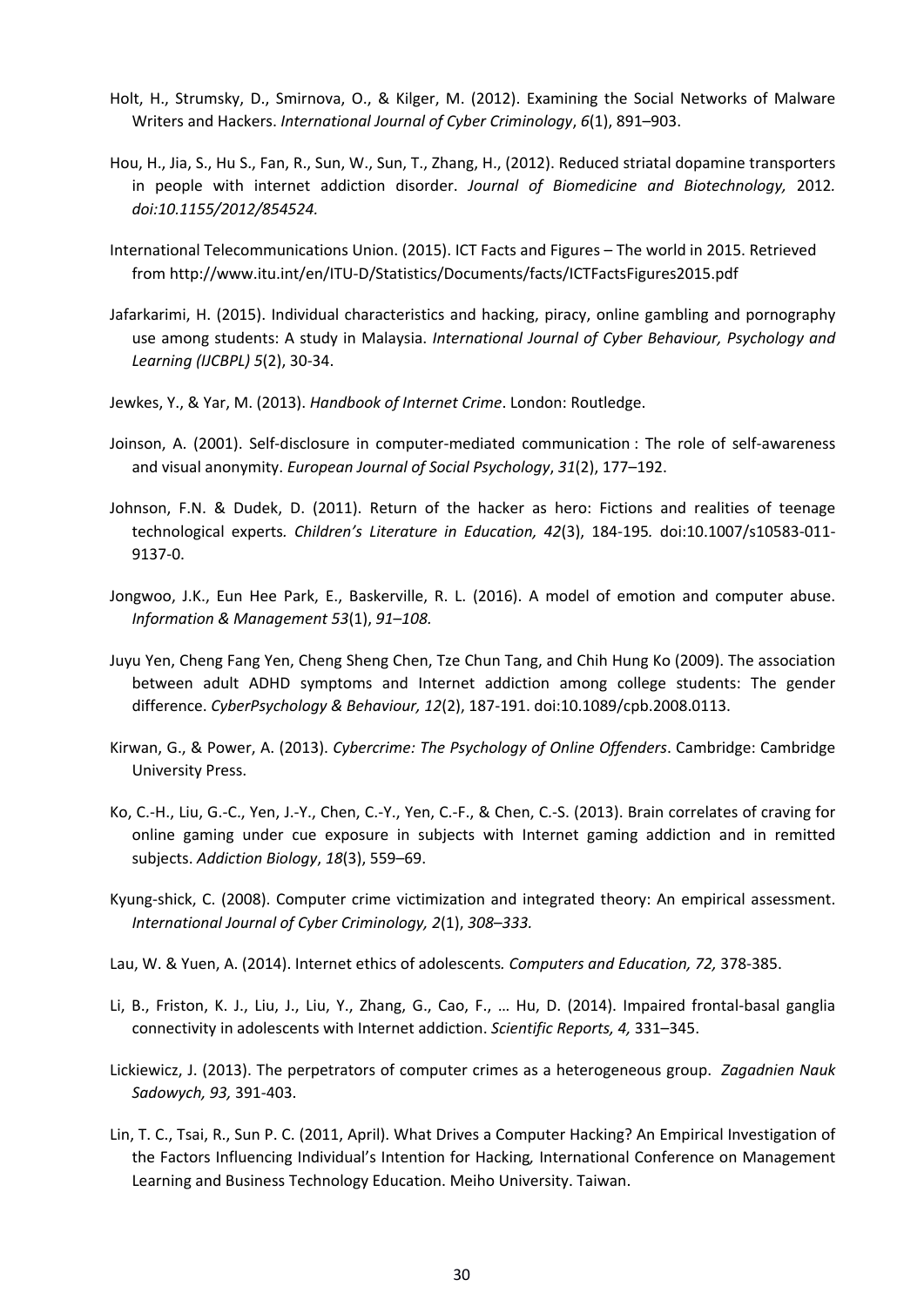- Marcum, C., Higgins, G., Ricketts, M. L. (2014). Juveniles and cyber stalking in the United States: An analysis of theoretical predictors of patterns of online perpetration*. International Journal of Cyber Criminology, 8*(1)*,* 47-56.
- McAfee. (2014). *Net Losses: Estimating the Global Cost of Cybercrime*. Washington DC.
- Meng, Y., Deng, W., Wang, H., Guo, W., Li, T. (2014). The prefrontal dysfunction in individuals with Internet gaming disorder: A meta-analysis of functional magnetic resonance imaging studies. Addiction biology, *20*(4), 799–808.
- Meyers, C. A., Powers, S. S., & Faissol, D. M. (2009). *Taxonomies of Cyber Adversaries and Attacks: A Survey of Incidents and Approaches*. Lawrence Livermore National Laboratory, *7*.
- Mitchell, V., Petrovici, D., Schlegemilc, B., Szoc, I. (2015). The influence of parents versus peers on Generation Y Internet ethical attitudes. *Electronic Commerce Research and Applications, 14*(215), 95- 103.
- Nevin, A. D. (2015). Cyber-psychopathy: Examining the relationship between dark e-personality and online misconduct (Master of Arts Thesis). *Electronic Thesis and Dissertation Repository.* Paper 2926*.*
- Okenyi, P. O., & Owens, T. J. (2007). On the Anatomy of Human Hacking. *Information Systems Security*, *16*(6), 302–314.
- Owen, D. K. (2016). *Motivation and demotivation of hackers in the selection of a hacking task a contextual approach* (Doctorate Dissertation)*.* Mc Master University. Hamilton, Ontario.
- Pabian, S., De Backer, C., Vandebosch, H. (2015). Dark triad personality traits and adolescent cyberaggression. *Personality and Individual Differences, 75,* 41–46*.*
- Petry, N. M., Rehbein, F., Ko, C. (2015). Brain correlates of craving for online gaming under cue exposure in subjects with Internet gaming addiction and in remitted subjects. *Current Psychiatry Reports*, *17*(9), 72*.*
- Phillips, E. (2015*). Empirical Assessment of Lifestyle-Routine Activity and Social Learning Theory on Cybercrime Offending* (Master of Science Thesis)*.* In BSU Master's Theses and Projects. Item 25.
- Pinchevski, A., Durham Peters, J. (2015). Autism and new media: Disability between technology and society. *New media & society,* 1–17*.*
- Pratt, T. C., Holtfreter, K., & Reisig, M. D. (2010). Routine online activity and Internet fraud targeting: Extending the generality of routine activity theory. *Journal of Research in Crime and Delinquency*, *47*(3), 267-296.
- Rennie, L., & Shore, M. (2007). An Advanced Model of Hacking. *Security Journal*, *20*(4), 236–251.
- Reyns, B.W. (2013). Online routines and identity theft victimization further expanding routine activity theory beyond direct-contact offense. Journal of Research in Crime and Delinquency*, 50*(2)*,* 216-238*.*
- Sasson H., Mesch G. (2014). Parental mediation, peer norms and risky online behaviour among adolescents. *Computers in Human Behaviour, 33,* 32–38.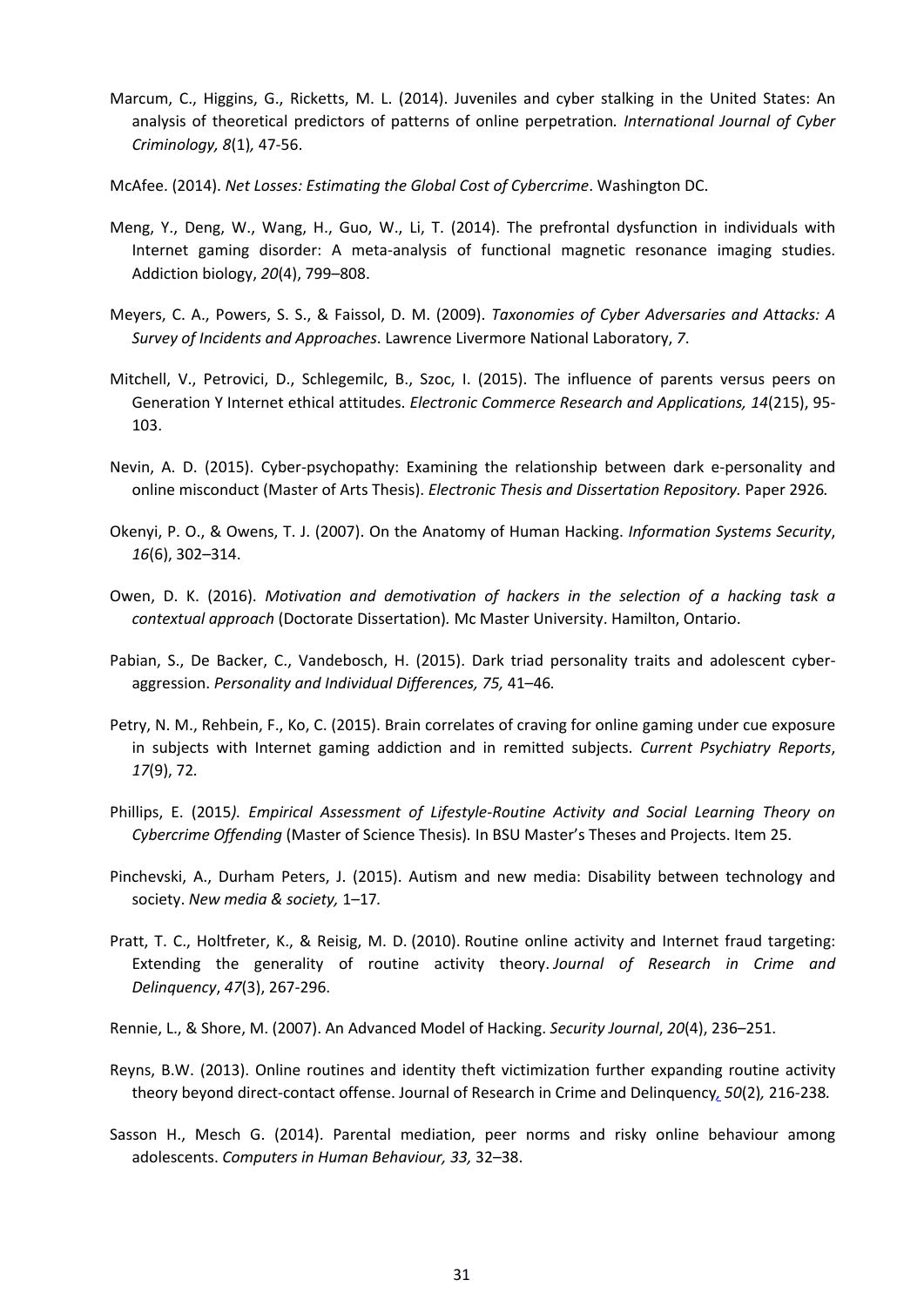- Sela-Shayovitz, R., (2012). Gangs and the Web: Gang members' online behaviour*. Journal of Contemporary Criminal Justice 28*(4), 389–405.
- Shih, F.J., Hsu, C. (2014). *Examining the adolescents of online dishinibition Internet psychological characteristics, social influence, containment theory* (Master Thesis)*.* Department of information management. National Sun Yat Sen University: China.
- Small, G. D., Moody, T., Siddarth, P., Bookheimer, S. (2009). Your brain on Google: Patterns of cerebral activation during Internet searching. *The American Journal of Geriatric Psychiatry, 17*(2)*,* 116–12.
- Solmaz, M.., Belli, H. Saygili, S. (2011). Letter to the Editor. An adolescent case with Internet addiction and hacking: How are we dealing with this diverse spectrum of disorder? *General Hospital Psychiatry, 33*(4), 15-16*.*
- Straub, D. W. & Welke, R. J. (1998) Coping with systems risk: Security planning models for management decision making. *MIS Quarterly,*22(4)*,* 441-469.
- Umeog, B., Ojiakor, I. (2014). The Internet Communication and the Moral Degradation of the Nigerian Youth*. International Journal of Computer and Information Technology,* 3(2)*,* 450-463.
- Upton Patton, D., Hong, J.S., Ranney, M., Patel, S., Kelley, C., Eschmann, C., Washington, T. (2014). Social media as a vector for youth violence: A review of the literature. *Computers in Human Behaviour, 35,*  548–553.
- Van der Merwe, P. (2013). Adolescent violence: The risks and benefits of electronic media technology. *Procedia - Social and Behavioural Sciences, 82,* 87 – 93*.*
- Van Wilsem, J. (2013). Hacking and harassment Do they have something in common? Comparing risk factors for online victimization. *Journal of Contemporary Criminal Justice 29*(4)*,* 437-453.
- Voiskounsky, A. E., & Smyslova, O. V. (2004). Flow-based model of computer hackers' motivation. *Cyberpsychology & Behaviour: The Impact of the Internet, Multimedia and Virtual Reality on Behaviour and Society*, *6*(2), 171–80.
- Wingrove, T., Korpas, A. L., & Weisz, V. (2011). Why were millions of people not obeying the law? Motivational influences on non-compliance with the law in the case of music piracy. *Psychology, Crime & Law*, *17*(3), 261–276.
- Woo, H.J, (2003). *The hacker mentality: Exploring the relationship between psychological variables and hacking activities* (Unpublished Doctoral Dissertation). University of Georgia: USA.
- Yang, Z., Wang, J. (2015). Differential effects of social influence sources on self-reported music piracy. *Decision Support Systems, 69,* 70-81.
- Yar, M. (2005). Computer hacking: Just another case of juvenile delinquency? *The Howard Journal of Criminal Justice*, *44*(4), 387–399.
- Young, R., Zhang, L., & Prybutok, V. R. (2007). Hacking into the minds of hackers. *Information Systems Management*, *24*(4), 281–287.

Zhengchuan, X., Qing, H., Chenghong, Z. (2013). Why computer talents become computer hackers? *Communications of the ACM, 56*(4)*,* 64-74